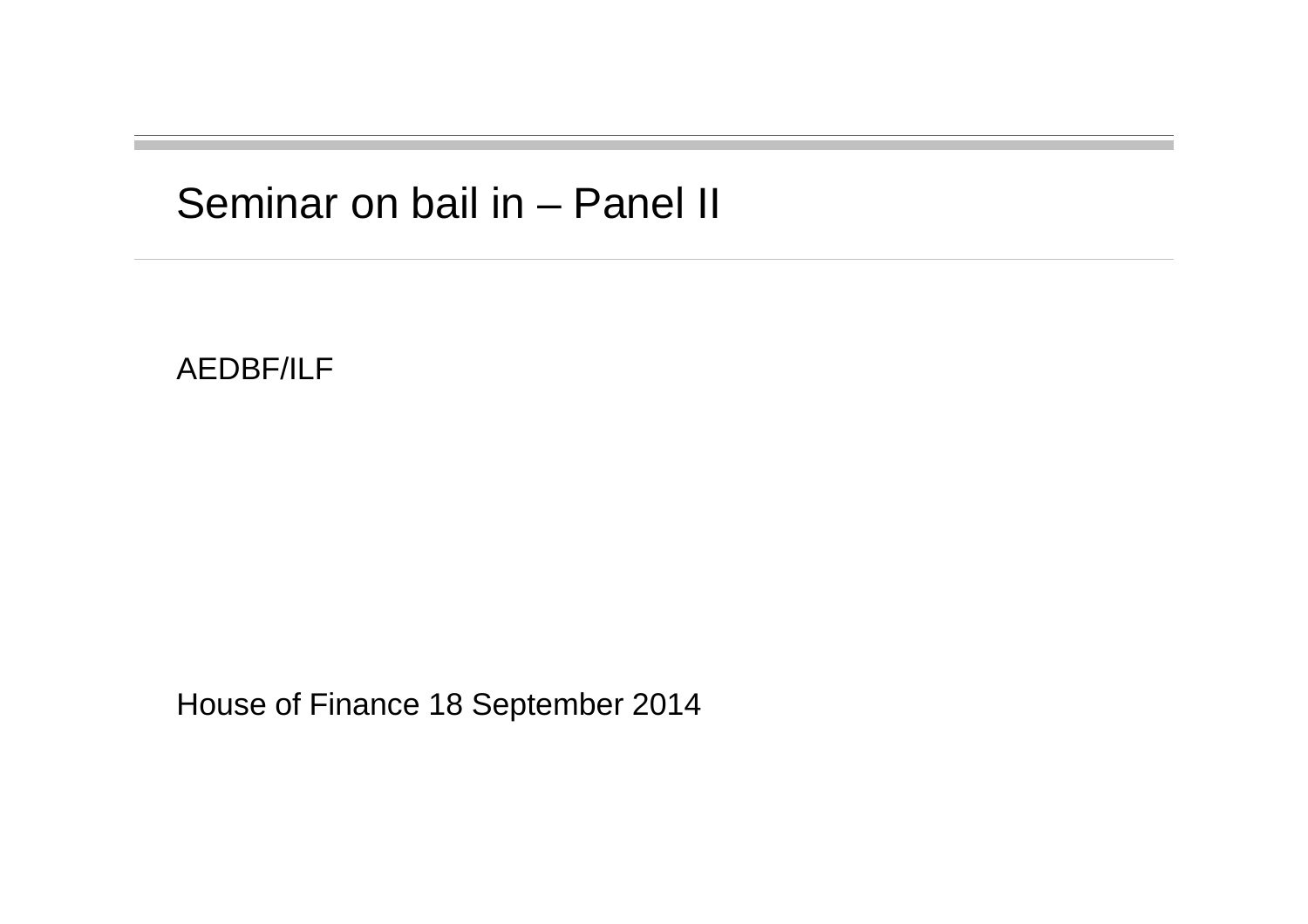## Overview and Introduction to Panel II

Moderator: **Dr. Sven Schelo**, Linklaters LLP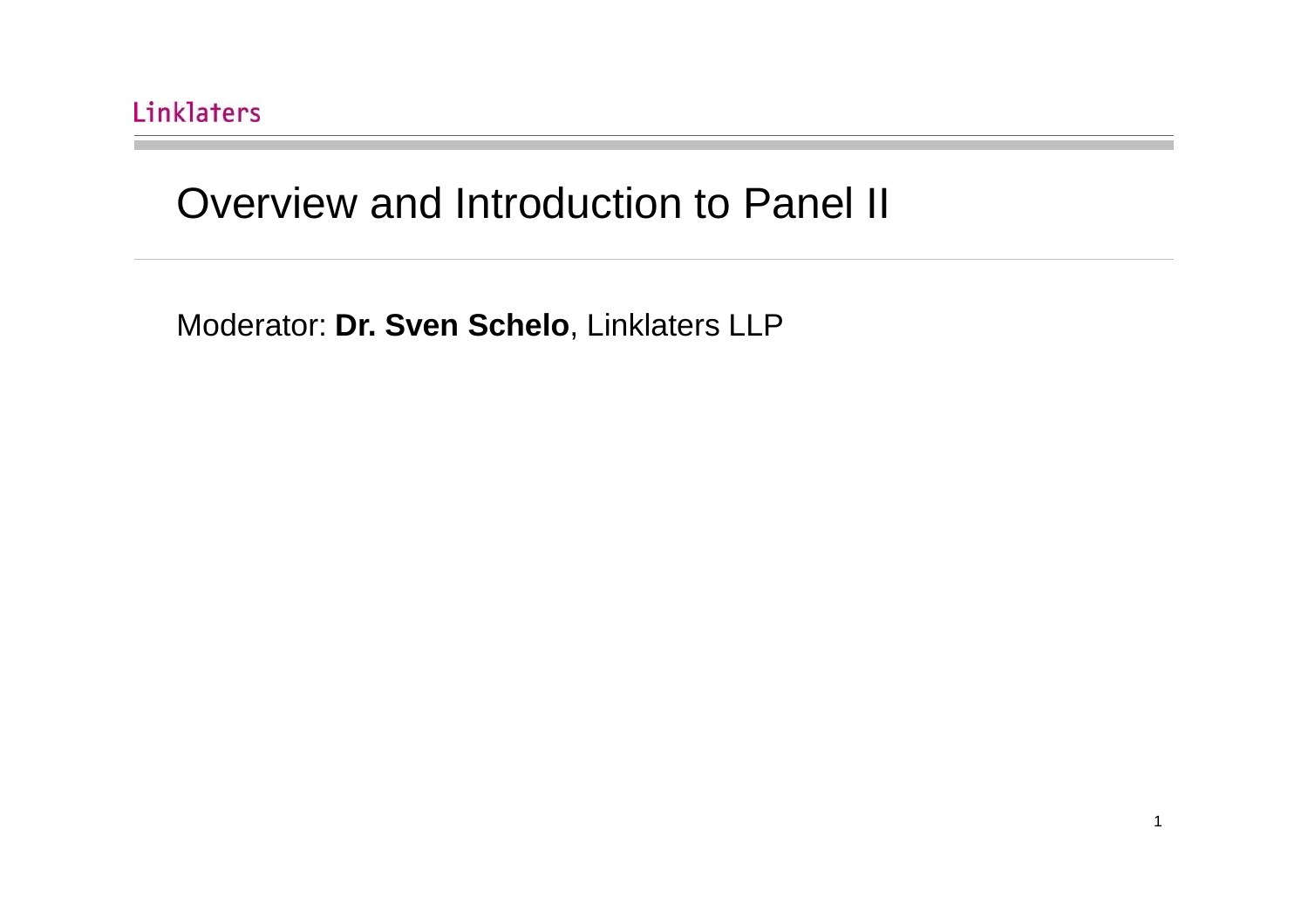## Overview over bail in tool

- > bail in is one of four resolution tools (bridge bank, sale of business and asset separation tool being the others)
- $\triangleright$  bail in can be triggered if the bank is failing or likely to fail
- > bail in gives the resolution authority the power to write down equity, own funds and liabilities and to convert into equity
- $\triangleright$  generally liabilities are subject to potential bail in except:
	- $\triangleright$  inter alia secured liabilities, covered deposits, short term liabilities with a maturity of less than 7 days (excluding intercompany liabilities)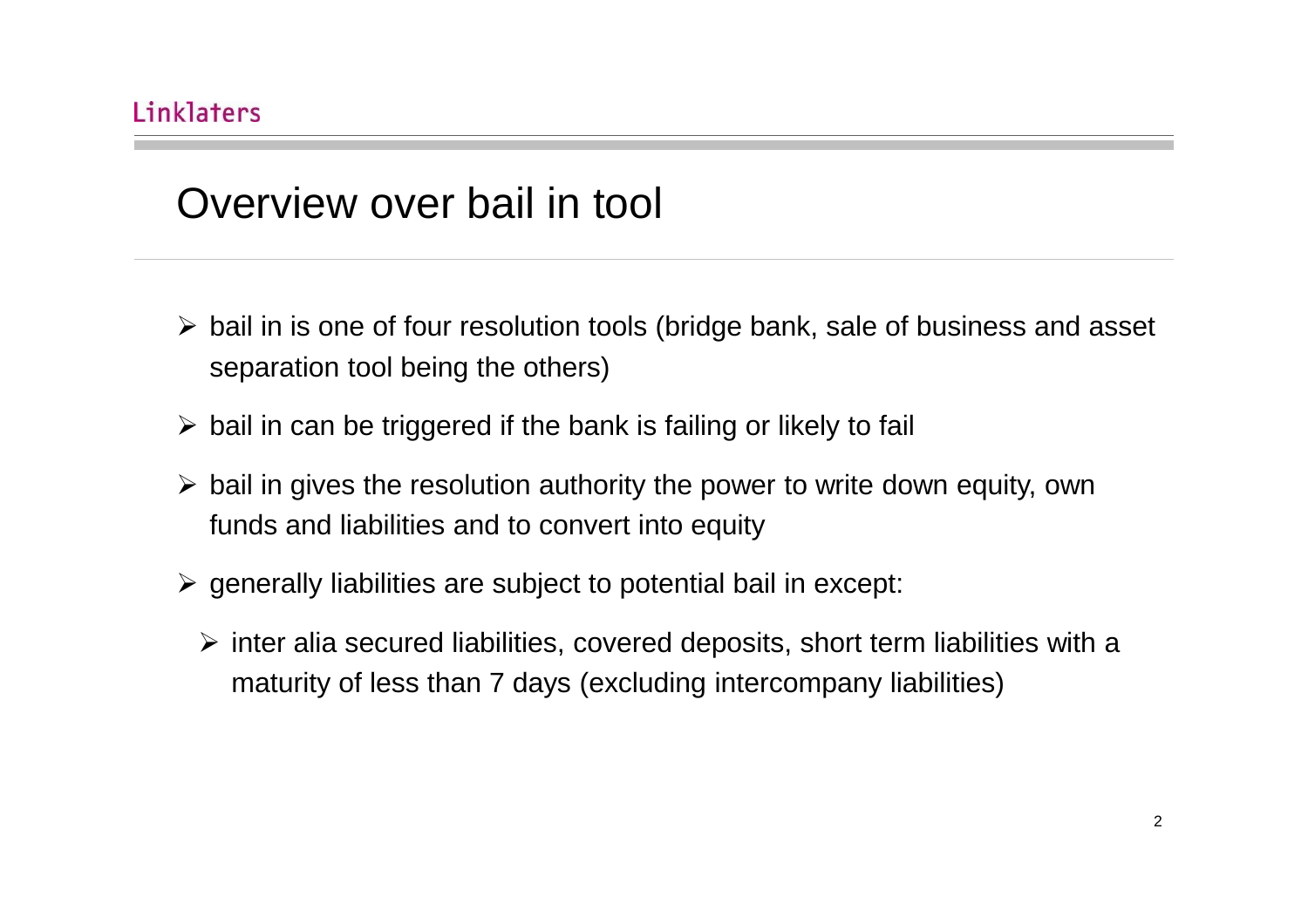## Overview over bail in tool

- > derivatives can only subject to bail in if they have been terminated beforehand
- > authorities can carve out liabilities from bail for certain reasons, however only if an amount of not less than 8 percent the total liabilities including own funds have participated and contributed to the loss sharing
- no creditor worse off than in an hypothetical insolvency
- $\triangleright$  each bank has to have a minimum requirement of eligible liabilities (MREL) for bail in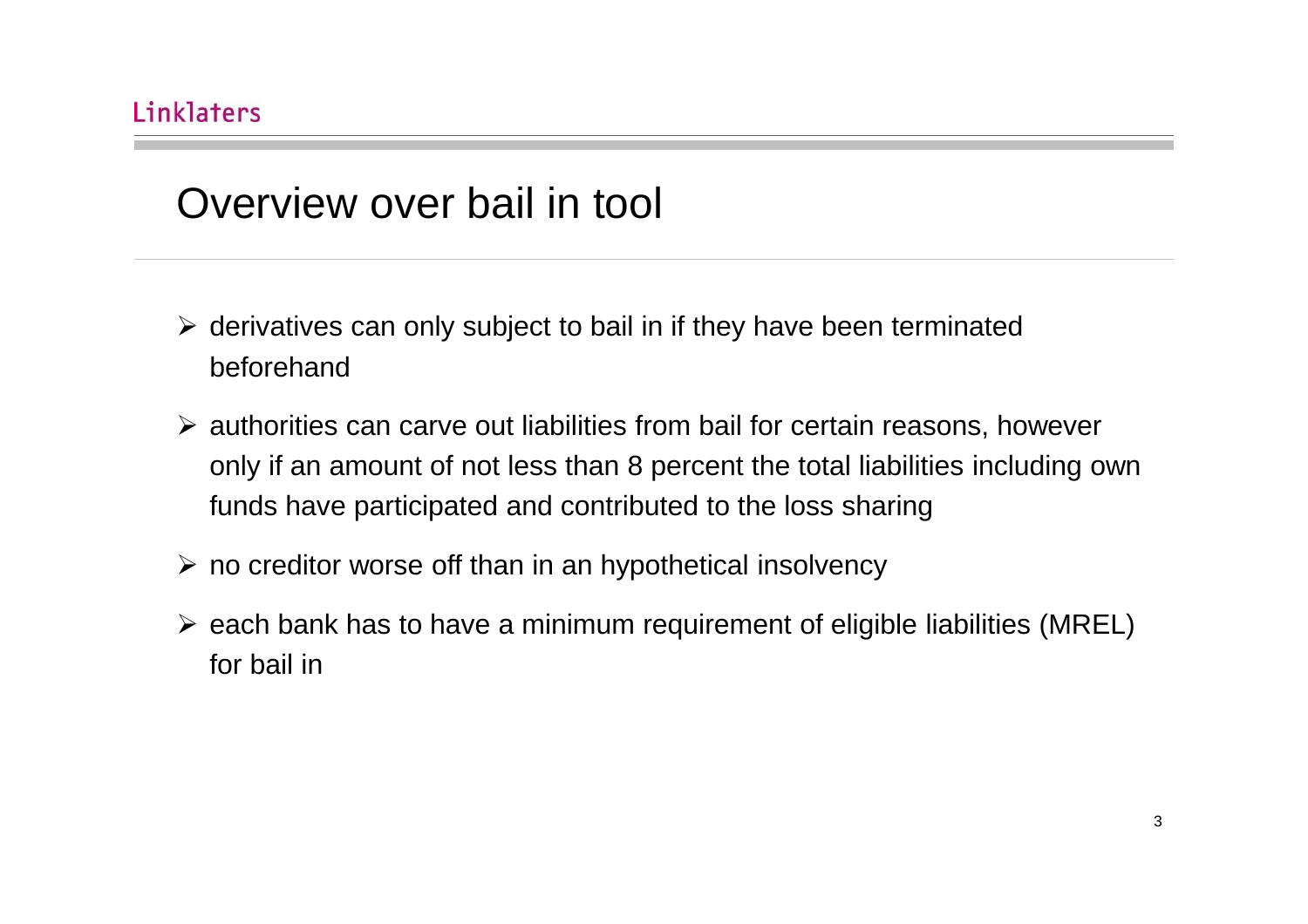## **Overview**

## **Prof Tobias Tröger:**

- bail-in objectives and implementation issues

## **Holger Hartenfels:**

- derivatives and bail-in

## **Dr Tim Schabert:**

- valuation and bail-in

## **Karl-Heinz Raschtuttis:**

future capital structures in the light of MREL/GLAC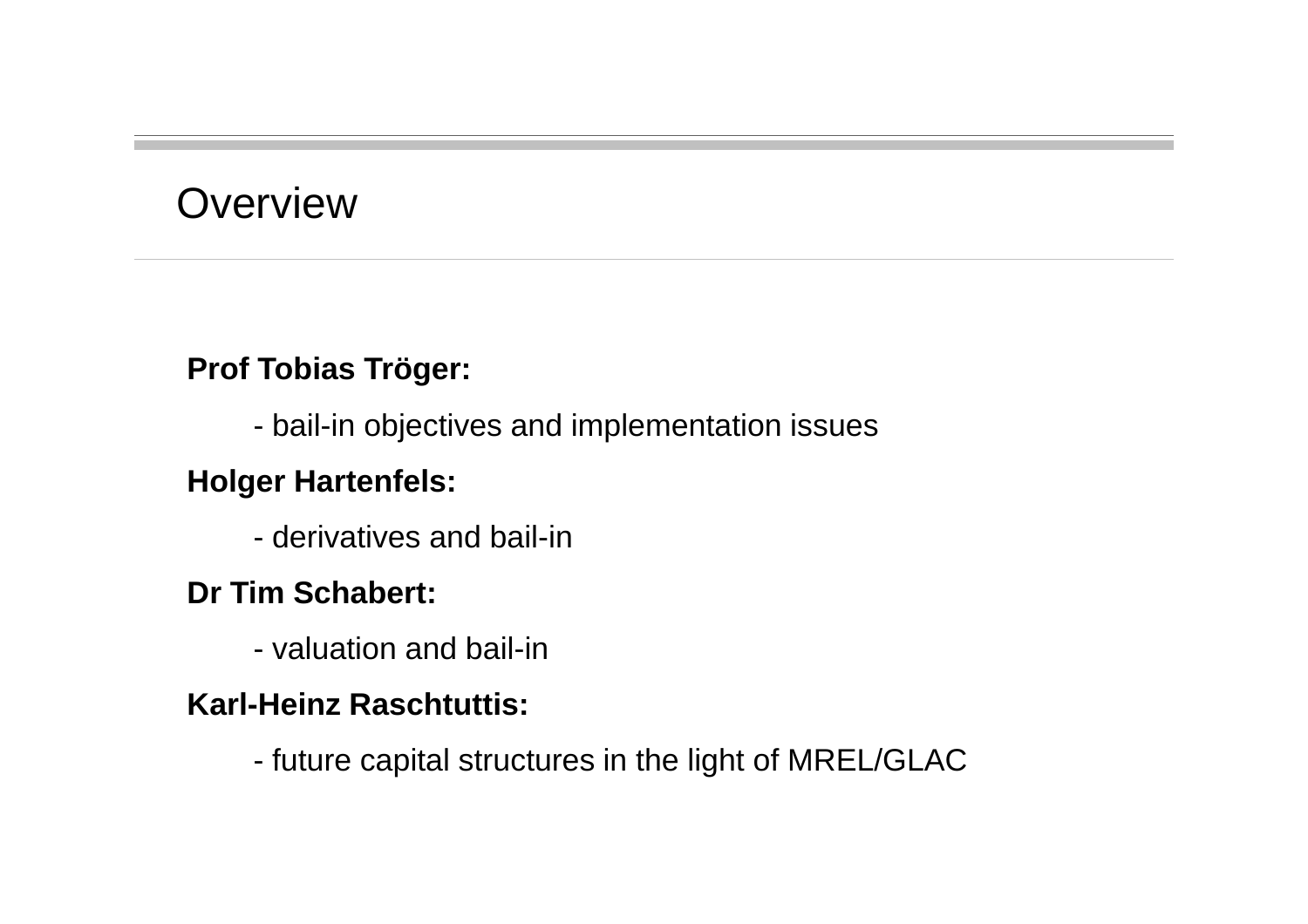# Objectives and Implementation Issues of the Bail-in Tool

Tobias H. Tröger ILF-AEDBF Conference on Bail-inSeptember 18, 2014



A Cooperation of the Center for Financial Studies and Goethe University Frankfurt

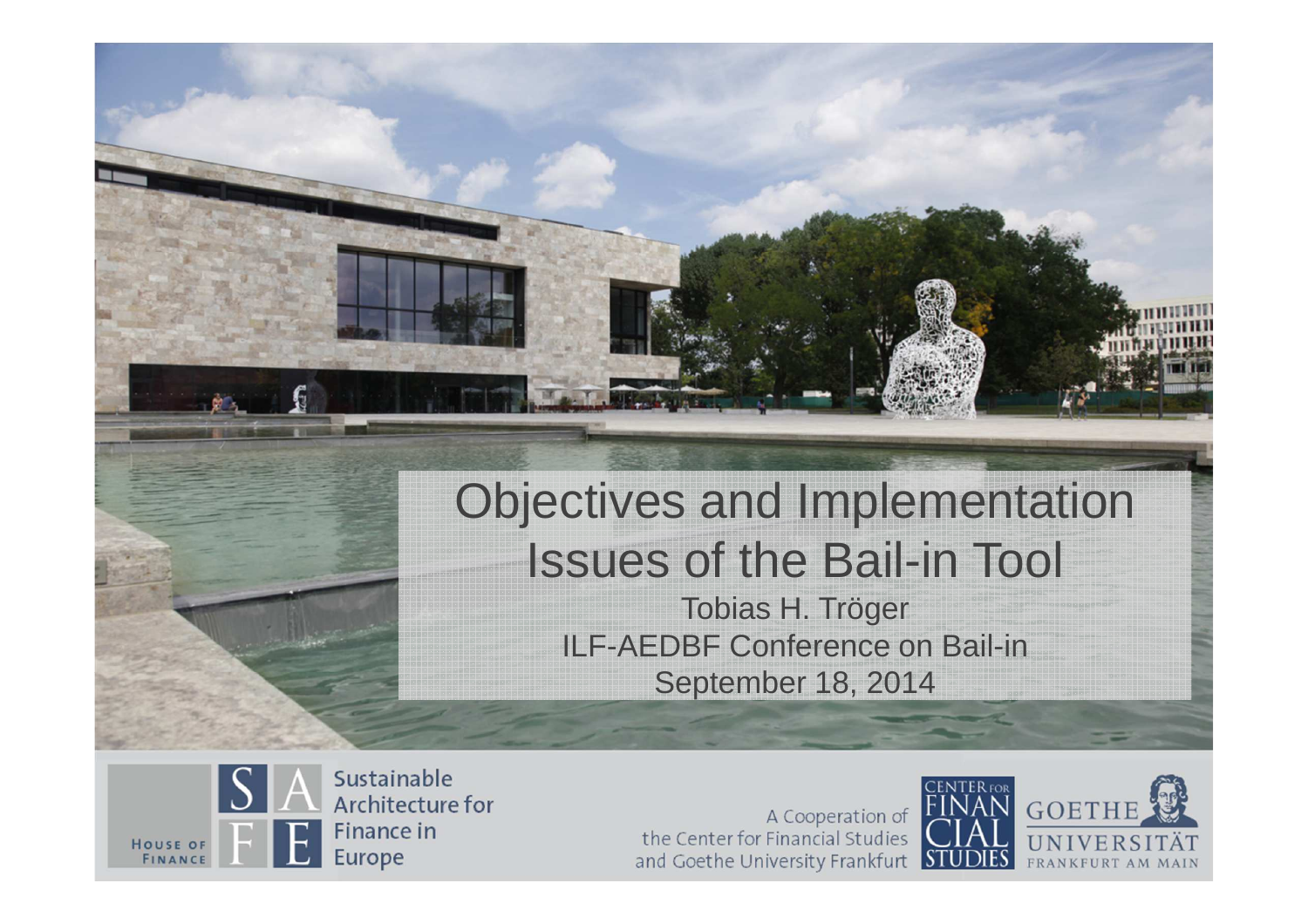## Implicit government guarantees for bank capital (bail-out )

Government guarantee provides lower bound to value of assets and shifts default probability downward compared to model with endogenously determined (asset valuation process) default

Banks benefiting from implicit guarantees (TBTF etc.) enjoy lower risk premiums and can thus raise capital from rational investors at lower prices, i.e. inefficient market pricing on liability side of balance sheet

Government subsidy allows to fund excessive risk-taking (moral hazard), i.e. inefficient investment decisions on asset side of balance sheet

Debt-governance doesn't work, because risk bearing capacity does not drive pricing of capital (no market discipline)

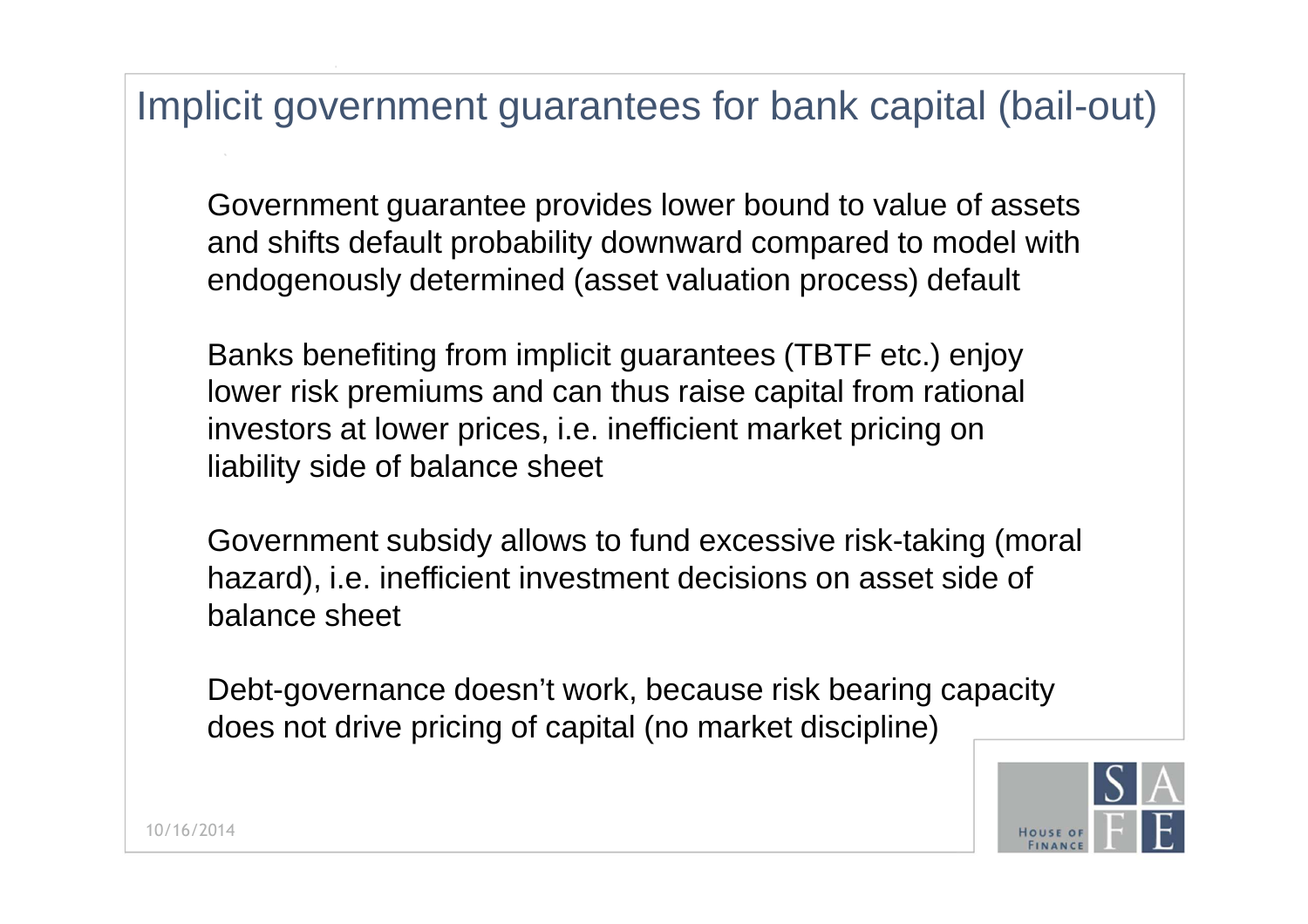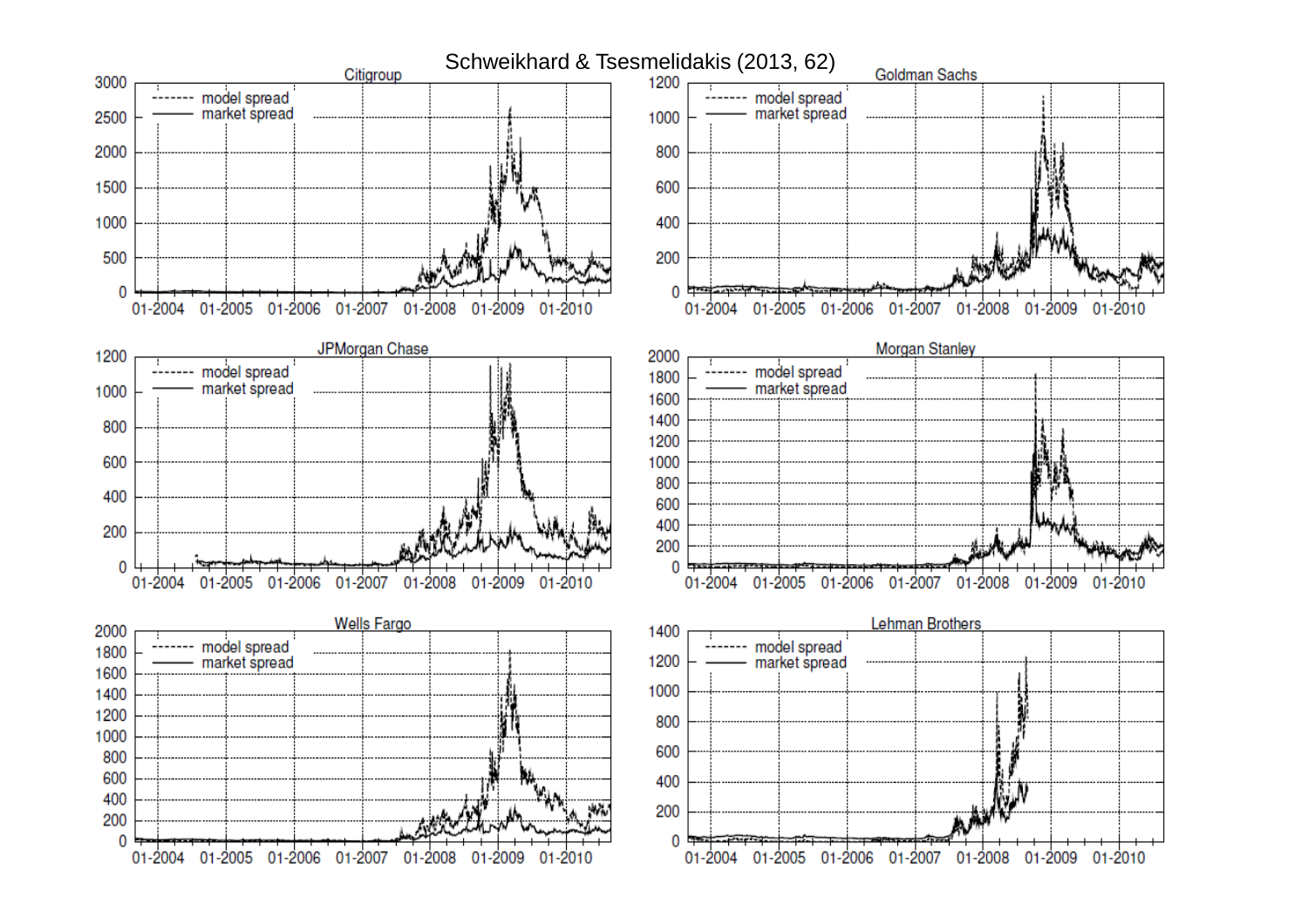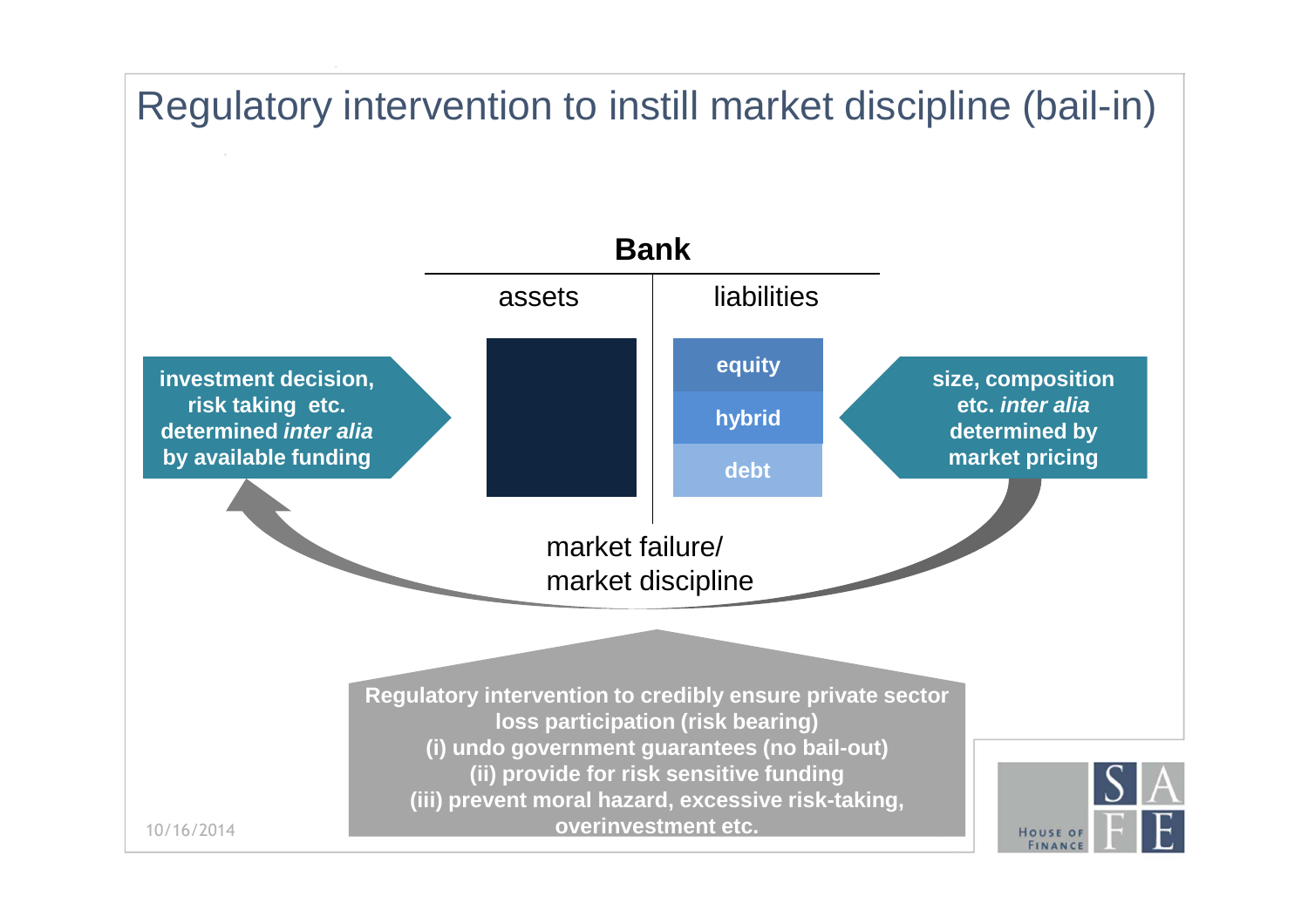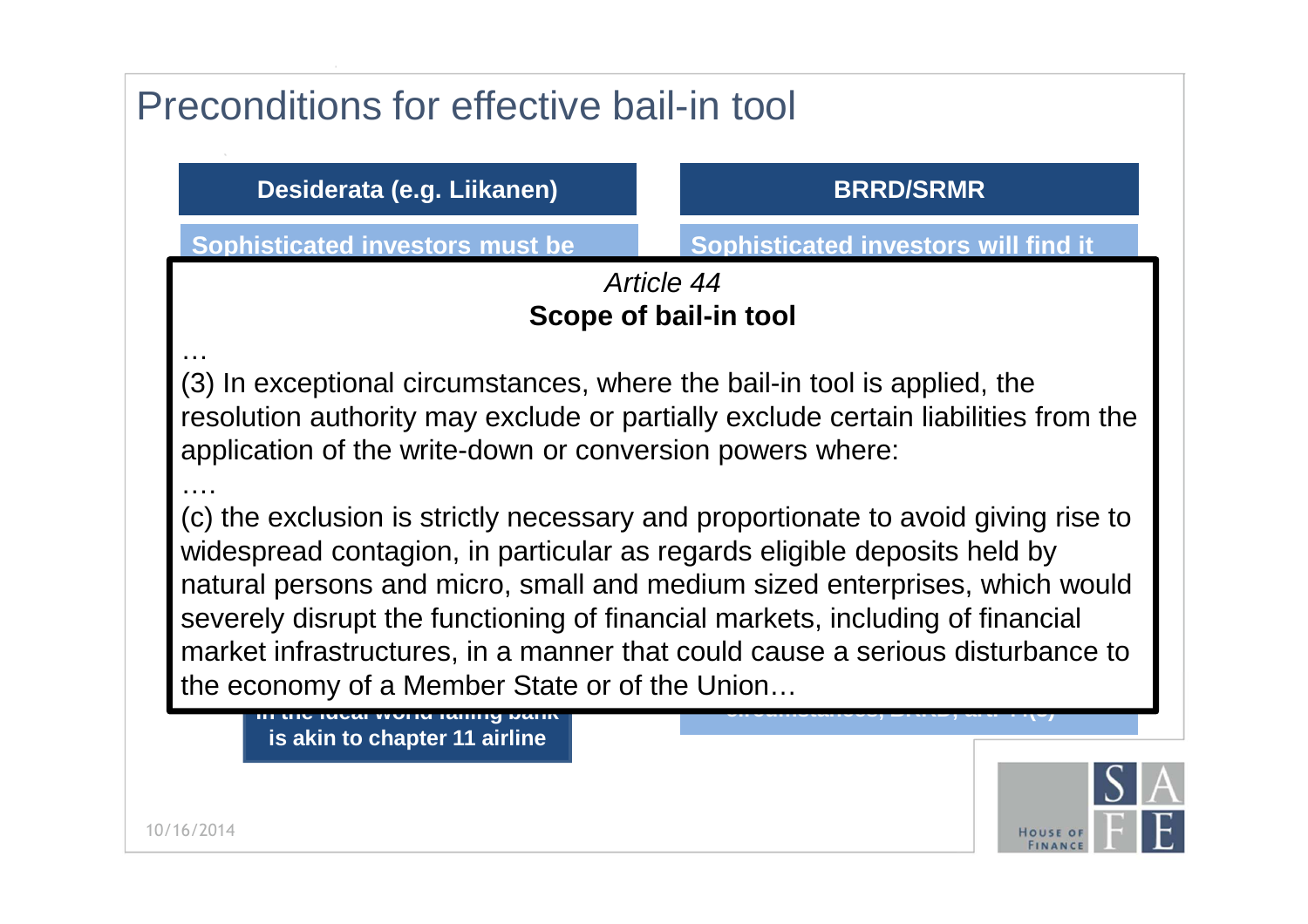## Key problems of BRRD bail-in tool

Exemption of certain liability classes may lead to regulatory arbitrage (ultra-short-term inter-bank borrowing)

Political element in private sector loss participation persists

forecasting nature of trigger event allows forbearing CAs to delay reorganization/resolution (e.g. Spain)

discretion for RAs to grant exemptions *ad hoc* opens door to conventional bail-out rationality even within BRRD-framework

Existence of resolution tools does not guarantee their timeconsistent application by political agents

resolution financing arrangement (BRRD, arts. 99 et seq.) may take losses only if ≥8% liabilities were bailed-in, BRRD, art. 44(5)(a)

does not necessarily preclude bail-out outside BRRD/SRMframework (no DFA § 214)  $\rightarrow$  E.U. COM's stance on state aid will be key (Banking Communication, 2013)

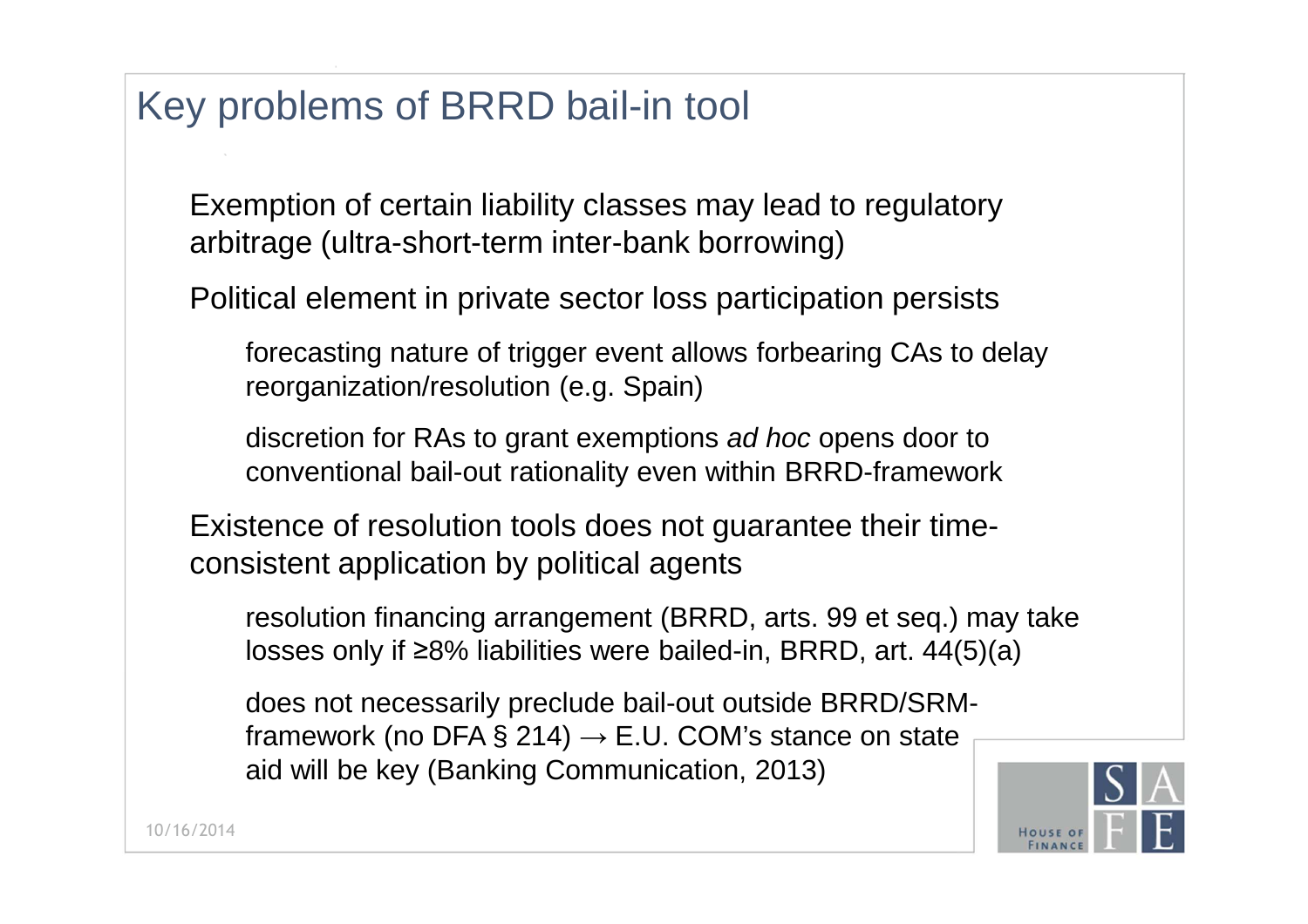#### LEGAL / COMPLIANCE / GOVERNMENT & REGULATORY AFFAIRS

## **Bail-in Tool & Derivatives**

**AEDBF/ILF Seminar, 18 September 2014**

Holger Hartenfels

The views expressed in this presentation are solely those of the presenterand do not necessarily represent the views of Deutsche Bank AG

Passion to Perform

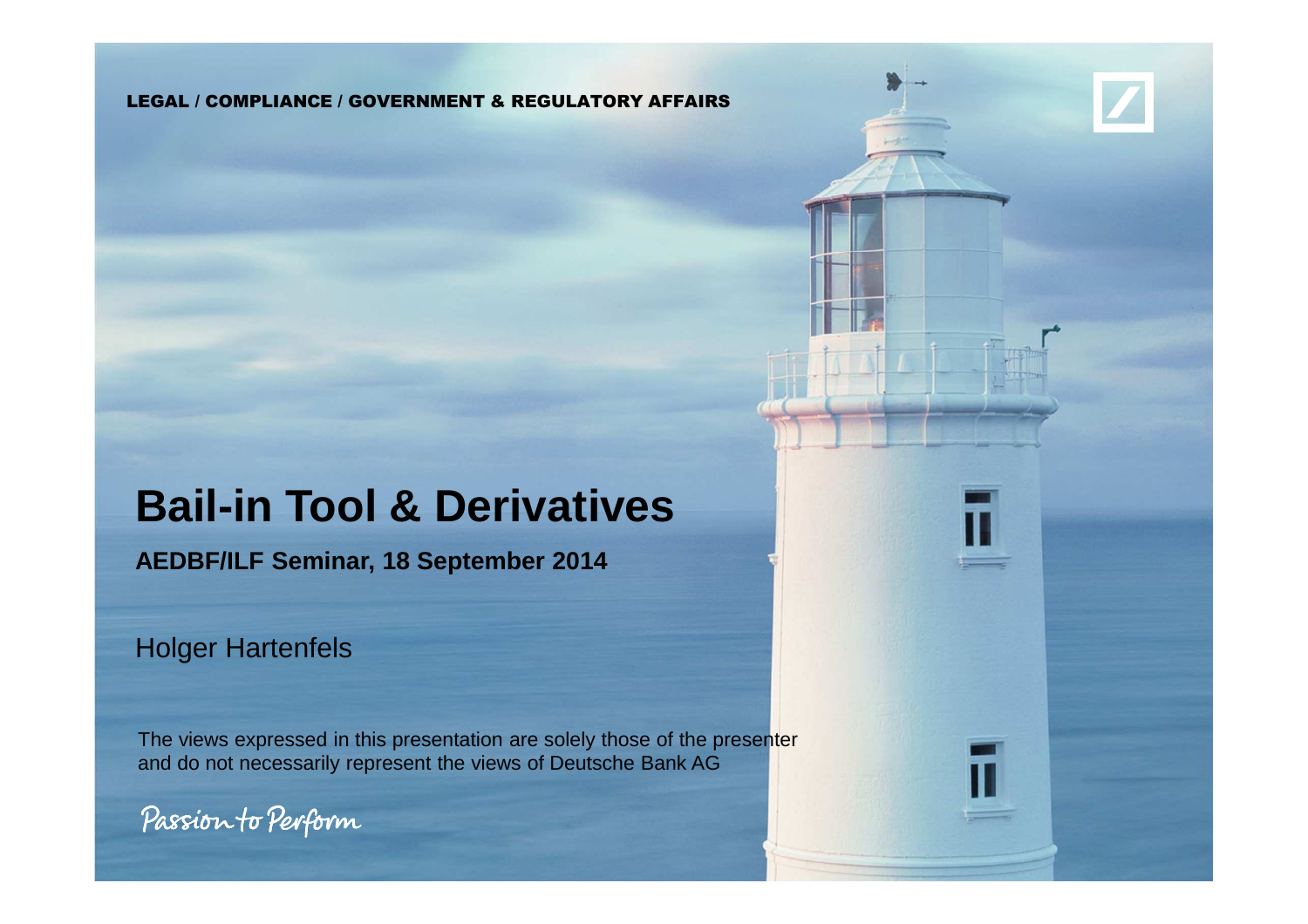



- Introduction
- Exemptions
- Term "Derivative"
- How to Bail-in?
- Governing Law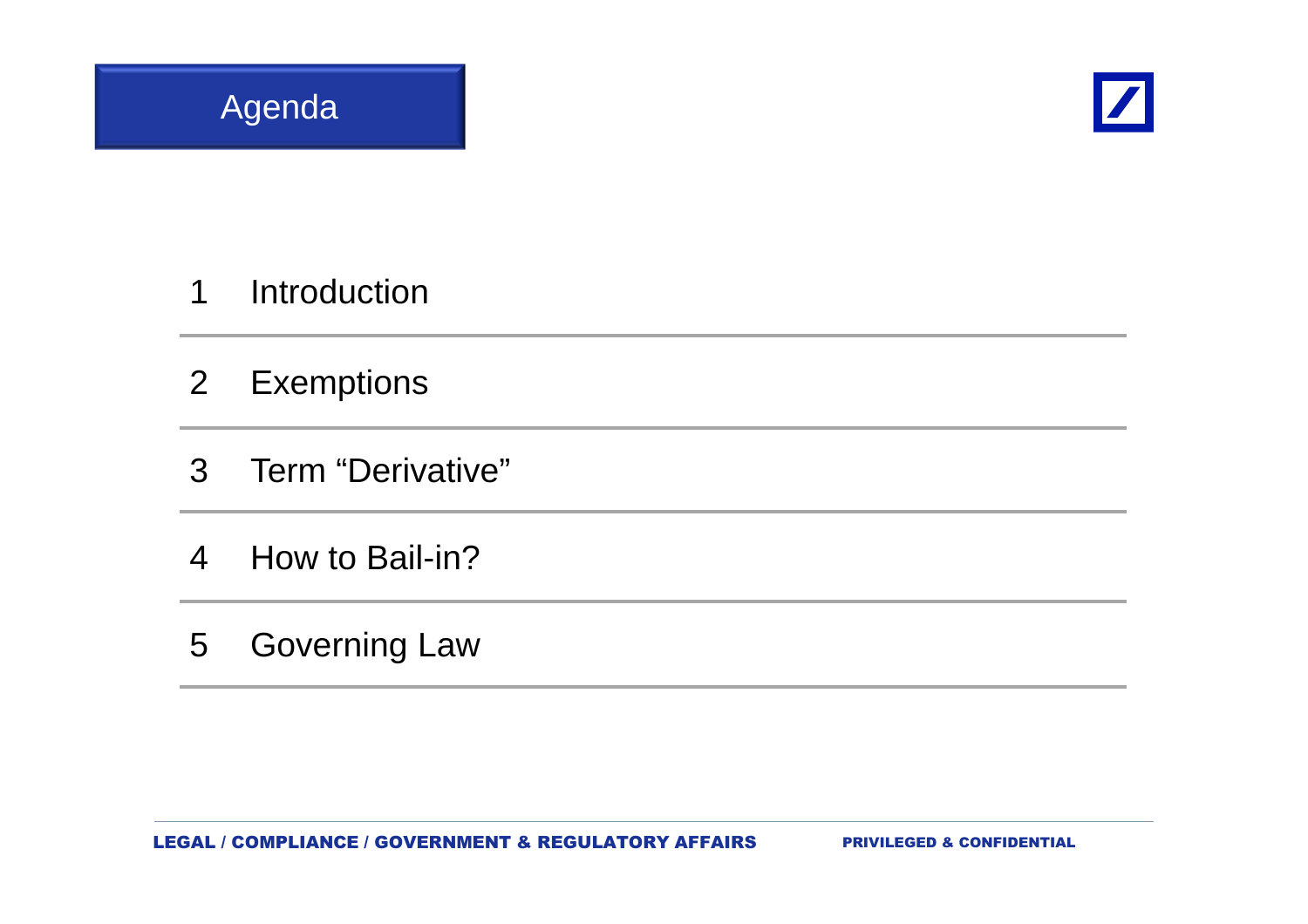

### Key Attributes & BRRD

- In October 2011, the Financial Stability Board (FSB) published its "Key Attributes of ■Effective Resolution Regimes for Financial Institutions" ( Key Attributes).
- ■ The Key Attributes have been transformed into European Law by the Directive 2014/59/EU of 15 May 2014 establishing a framework for the recovery and resolution of credit institutions and investment firms (the Bank Recovery and Resolution Directive, BRRD).
- ■European Member States must implement the BRRD by 31 December 2014.
- ■ On 9 July 2014, the German Government issued the draft Recovery and Resolution Act (Sanierungs- und Abwicklungsgesetz – SAG).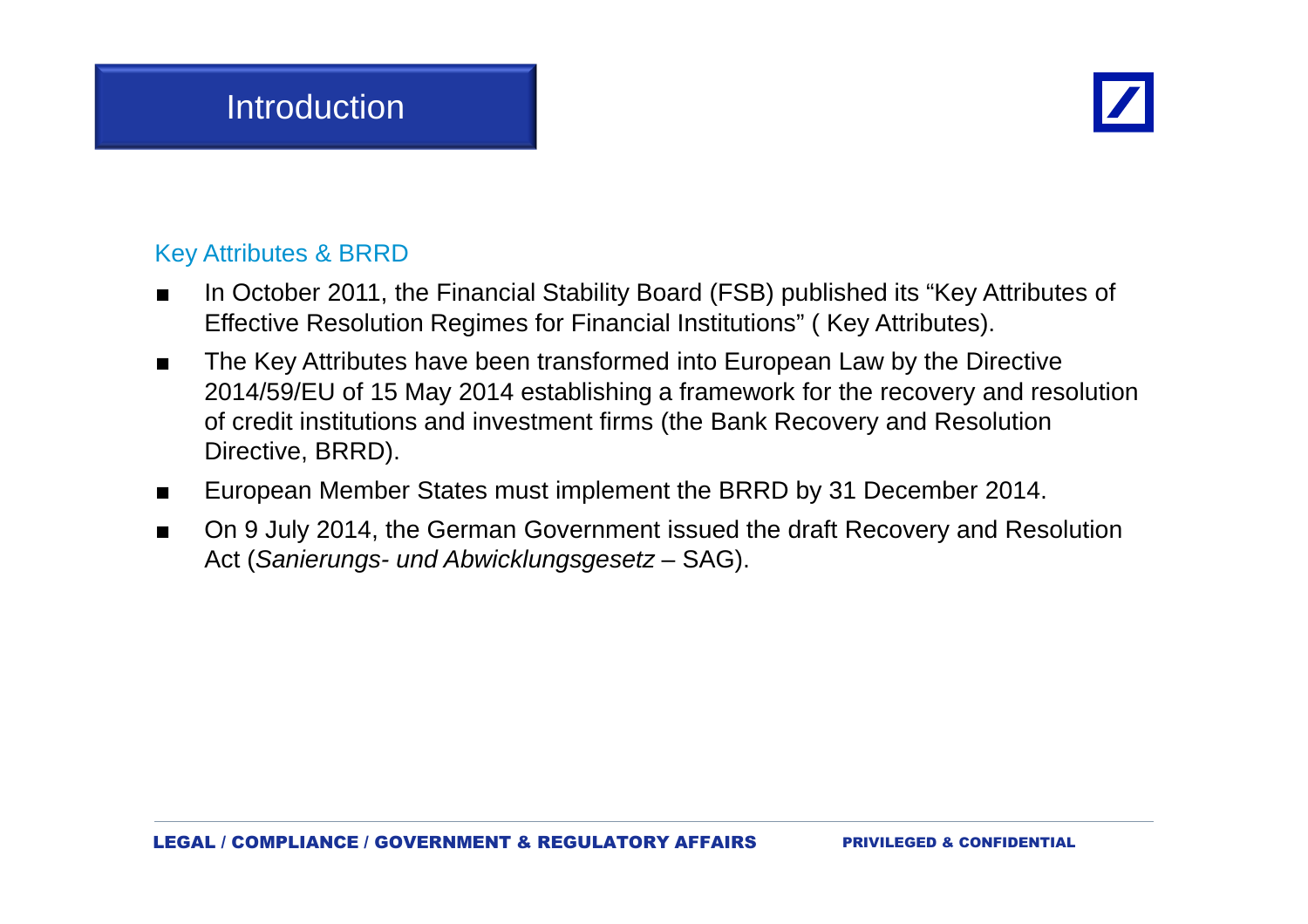

### Resolution

- ■ "Resolution" means the restructuring of an institution through the use of resolution measures (e.g., transfer tool, bail-in tool, stays).
- ■ The purpose of the resolution is to ensure the continuity of the institution's critical functions, the preservation of its financial stability and the restoration of the viability of all or parts of the institution.
- ■ Depending on
	- the strategy when trading or entering into derivatives (e.g., hedging of the institution's loan book, market making), or
	- the market share of the institution and its function as liquidity provider

resolution authorities may view the derivatives trading activity of an institution as "critical".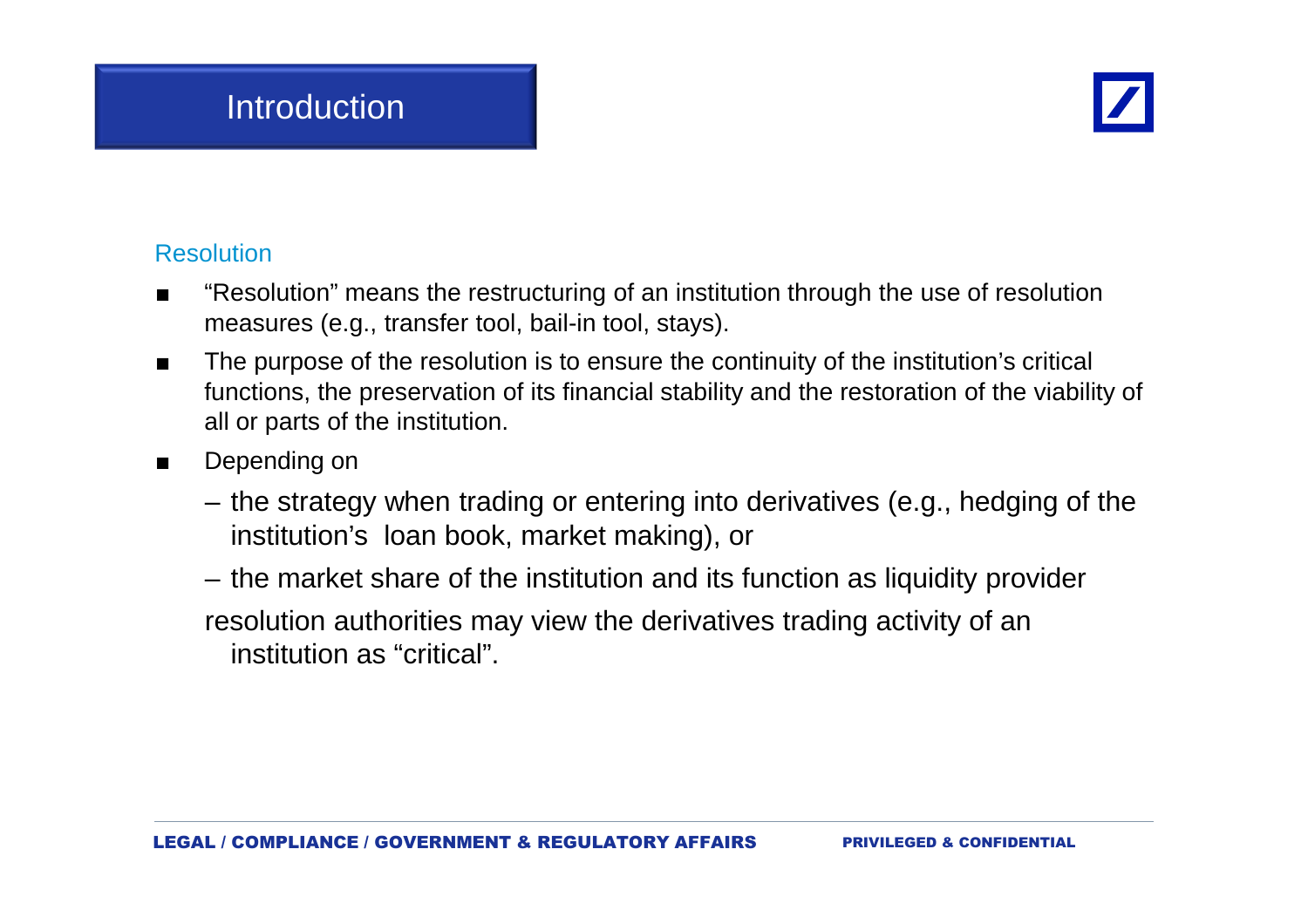

### Bail-in tool

- ■ "Bail-in tool" means the write-down or the conversion into equity of the liabilities of an institution (Article 2 (1) point (57) BRRD).
- ■ The bail-in tool must be applicable to all liabilities of an institution, except those "exempted liabilities" specified in Article 44(2) BRRD.
- ■ The BRRD provides for additional powers that support the application of the bail-in tool, e.g., the right to suspend contractual termination rights (Article 71(1) BRRD).
- ■ The bail-in tool is subject to certain safeguards (Articles 73 et seq. BRRD) that protect creditors rights, e.g., the no creditor worth off (NCWO) principle.
- ■This presentation deals with the application of the bail-in tool to derivatives.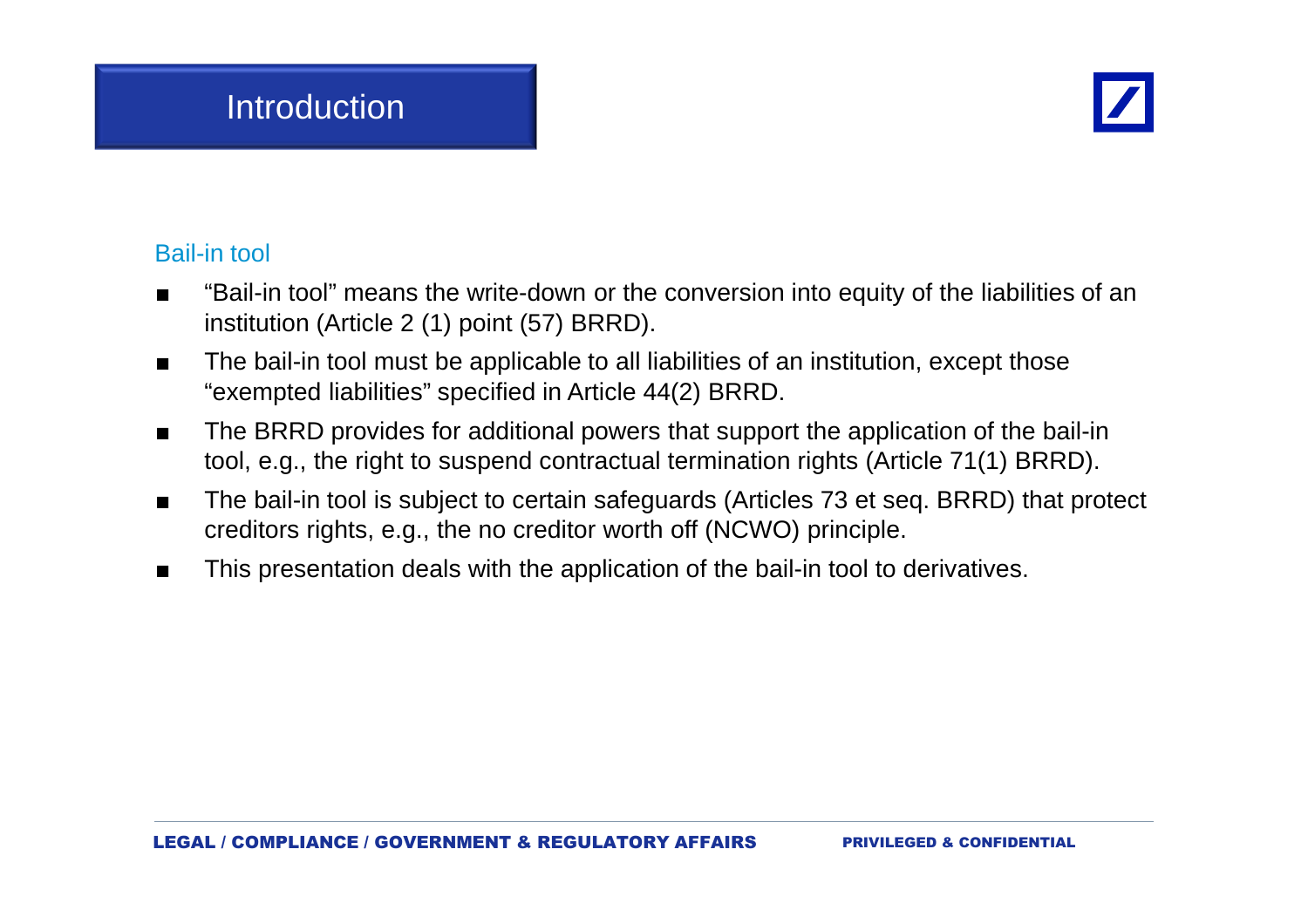

## Mandatory Exemptions

- ■ The bail-in tool does not apply to the liabilities specified in Article 44 (2) BRRD:
	- Secured liabilities <sup>(1)</sup>: exempted are derivatives that are subject to margin requirements under a credit support annex (CSA) or under the rules of a central counterparty (CCP); see Article 11 (3) of Regulation(EU) No. 648/2012 (EMIR);
	- Covered bonds: exempted are derivatives with the cover pool of a mortgage bank which benefit from the privilege of § 29 PfandBG;<br>Charlotted in this contribution of the contribution of the contribution of the co
	- <u>Short-term liabilities to institutions</u>: exempted are derivatives with an original maturity of less than seven days; definition of "maturity" in Article 162 of Regulation (EU) No 575/2013 (CRR)?

(1)  $\,$  the term 'secured liability' is defined in Article 2 (1) point (67) BRRD and means a liability where the right of the creditor to payment or performance is secured by a charge, pledge or title transfer collateral arrangements.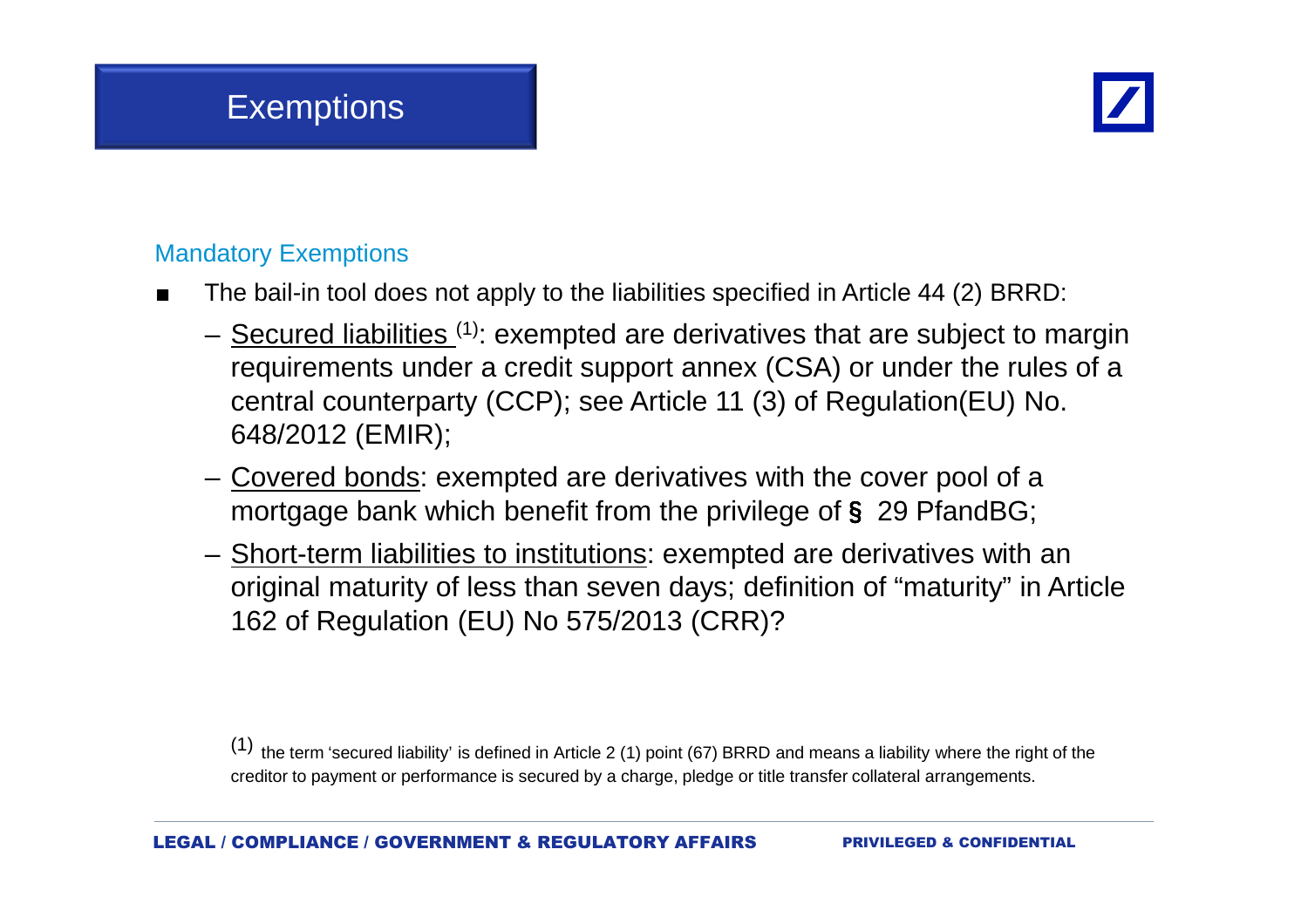

## Discretionary Exemption

- ■ In exceptional circumstances the resolution authority may exclude or partially exclude certain liabilities from the application of the bail-in tool (Article 44 (3) BRRD) where:
	- Bail-in within reasonable time is impossible;
	- Exemption is necessary to achieve continuity of critical functions; e.g., credit derivatives transactions that are used for hedging the institution's loan book;
	- Exemption is necessary to avoid widespread contagion, which would severely disrupt the functioning of the financial markets and its infrastructure;
	- Bail-in would <u>cause a destruction in value</u> such that the losses borne by other creditors would be higher than if those liabilities were excluded from bail-in; this potential justification is also relevant for the bail-in of derivatives (see Article 49(4)(c) BRRD).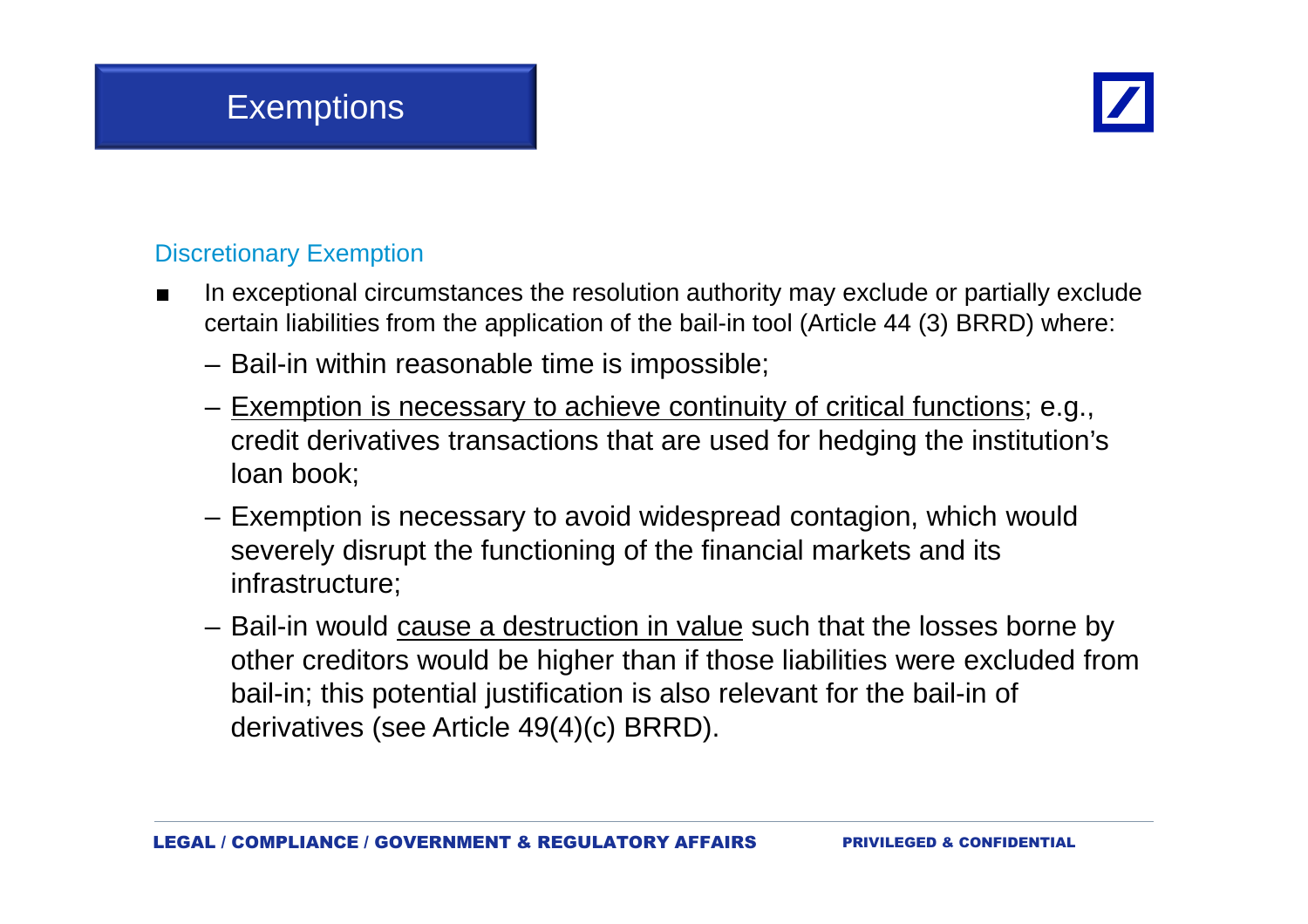

### The MiFID Definition

- ■ The term "derivative" is defined in Article 2 (1) point (65) BRRD by reference to Article 2 point (5) of Regulation(EU) No. 648/2012 (EMIR).
- ■ The EMIR definition refers to the financial instruments set out in points (4) to (10) of Section C of Annex 1 to Directive 2004/39/EC (MiFID) and Articles 38 and 39 of Regulation (EC) No. 1287/2006.
- ■ The MiFID definition does not cover:
	- Spot transactions; e.g., foreign exchange spots
	- Physically settled commodity derivatives; e.g., OTC forward on natural gas
	- Commercial foreign exchange forwards?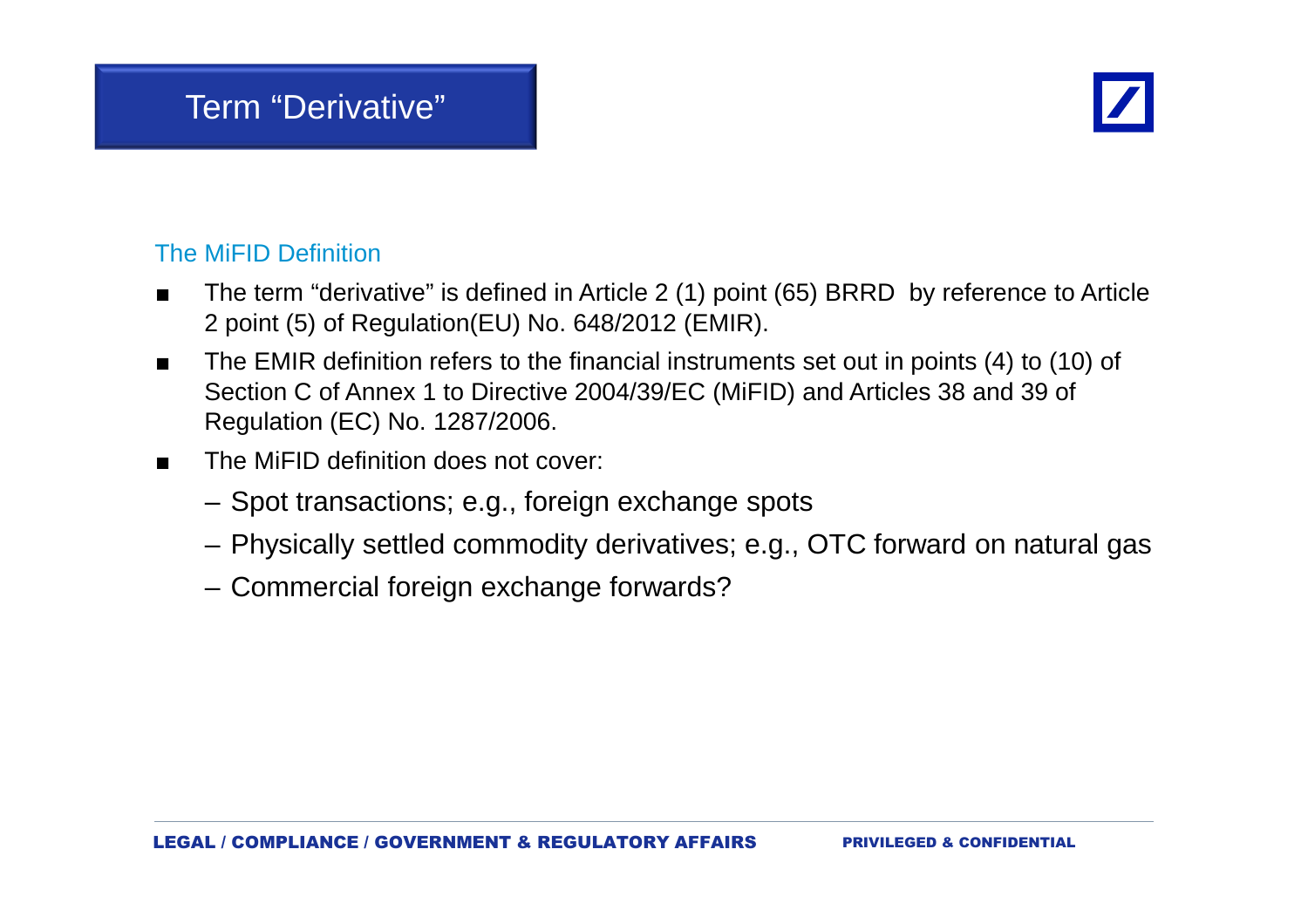

#### The Scope of Master Agreements

- ■ The scope of master agreements is considerably broader. They usually cover more transactions than just "derivatives" in the meaning of the MiFID.
- ■ They may include spot transactions as well as security financing transactions (SFT) like repos and securities loans.
- ■ The broader coverage requires the resolution authority to calculate a separate netting set for purposes on bail-in and in order to determine whether the NCWO principle is complied with.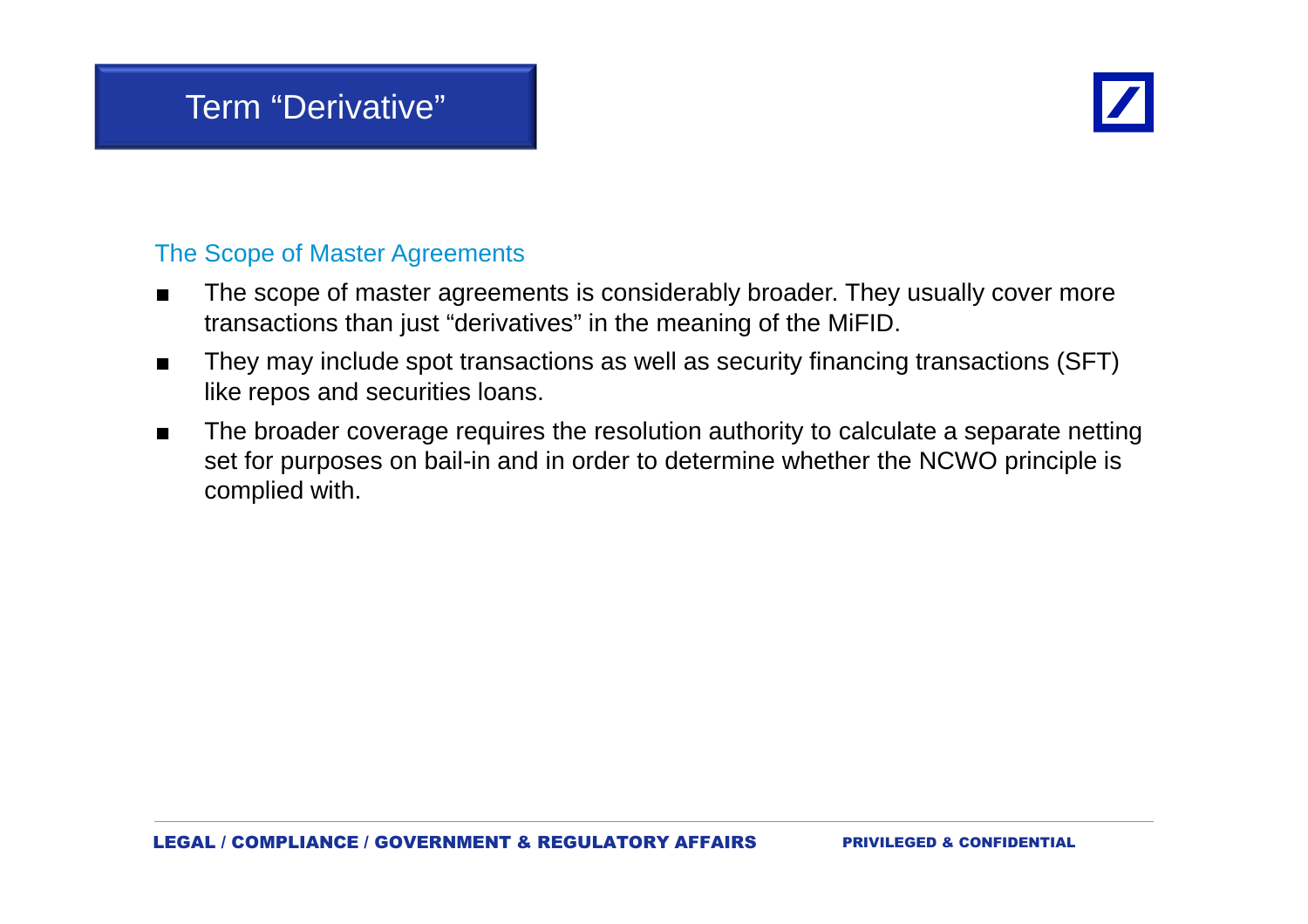## How to Bail-in?



#### **Principles**

- ■The application of the bail-in tool to derivatives is governed by Article 49 BRRD.
- ■ The principles are as follows:
	- The bail-in power may be <u>exercised only upon or after closing-out the</u> derivatives;
	- The resolution authority shall determine the value of the derivatives in accordance with appropriate methodologies and principles for (i) valuation of derivatives by asset classes, (ii) establishing the relevant valuation date and (iii) determining the destruction in value that would arise from the close-out of derivatives.
	- Where derivatives are subject to a netting agreement, the value that is subject to bail-in is to be determined on a net basis in accordance with the netting agreement.
- ■ The requirement to close-out in accordance with the parties' netting agreement constitutes an important safeguard for counterparties.
- ■ EBA to draft regulatory technical standards for the appropriate methodologies and principles by 3 January 2016 (Article 49(5) BRRD).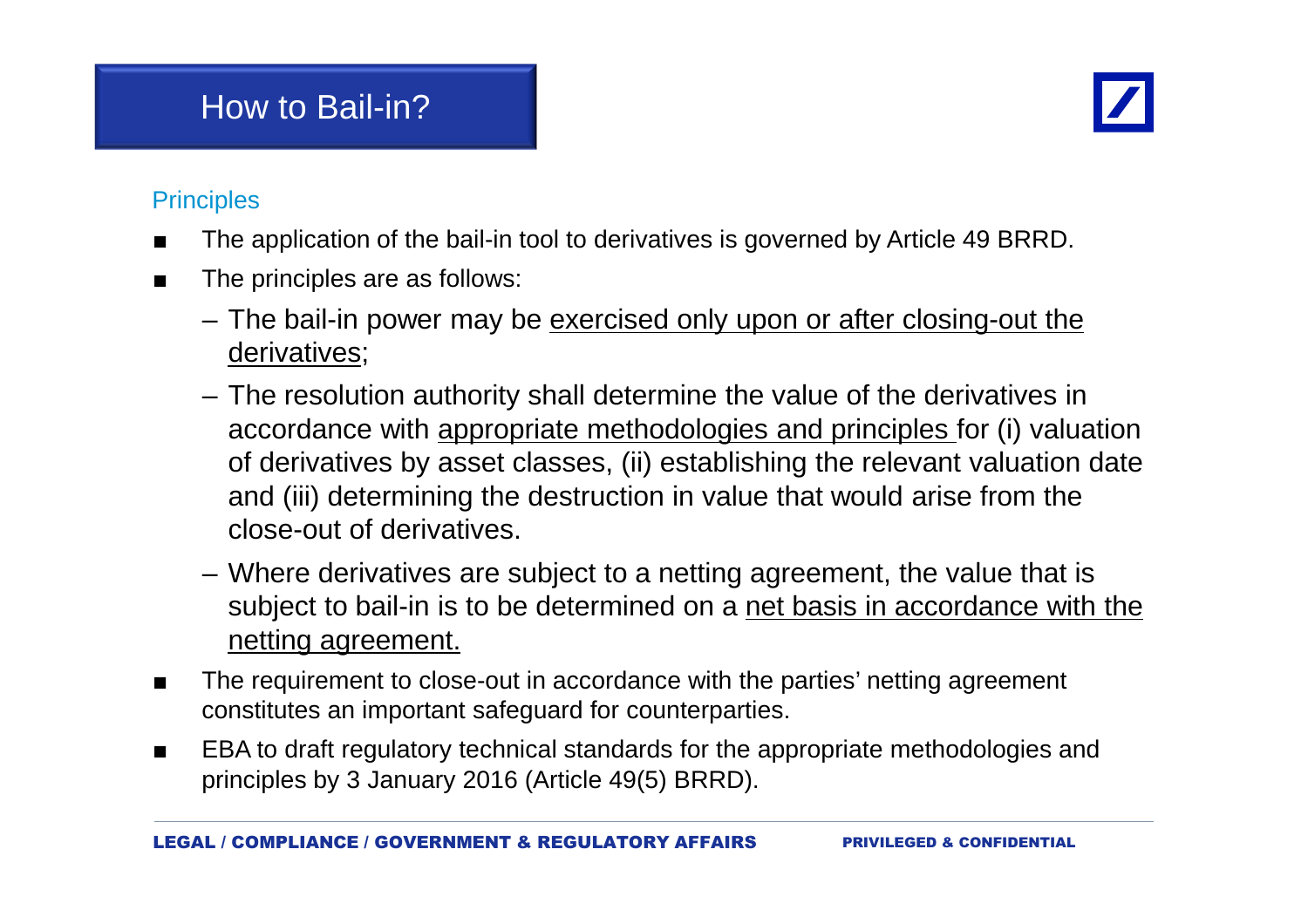## How to Bail-in?



#### Supporting Resolution Powers

- ■ Article 63(1)(k) BRRD requires Member States to ensure that resolution authorities have the power to terminate and close-out of derivatives for purposes of Article 49 **BRRD.**
- ■ Article 68(3) BRRD provides that resolution measures taken in relation to an entity, including the occurrence of any event directly linked to such measures, shall not make it possible to exercise termination, suspension, netting or set-off rights.
- ■ In order to avoid a termination and close-out by the counterparty for other reasons, resolution authorities must have the right to suspend termination rights (Article 71(1) BRRD); such stay should not take longer than midnight of the business day following the publication of the stay (48 hours).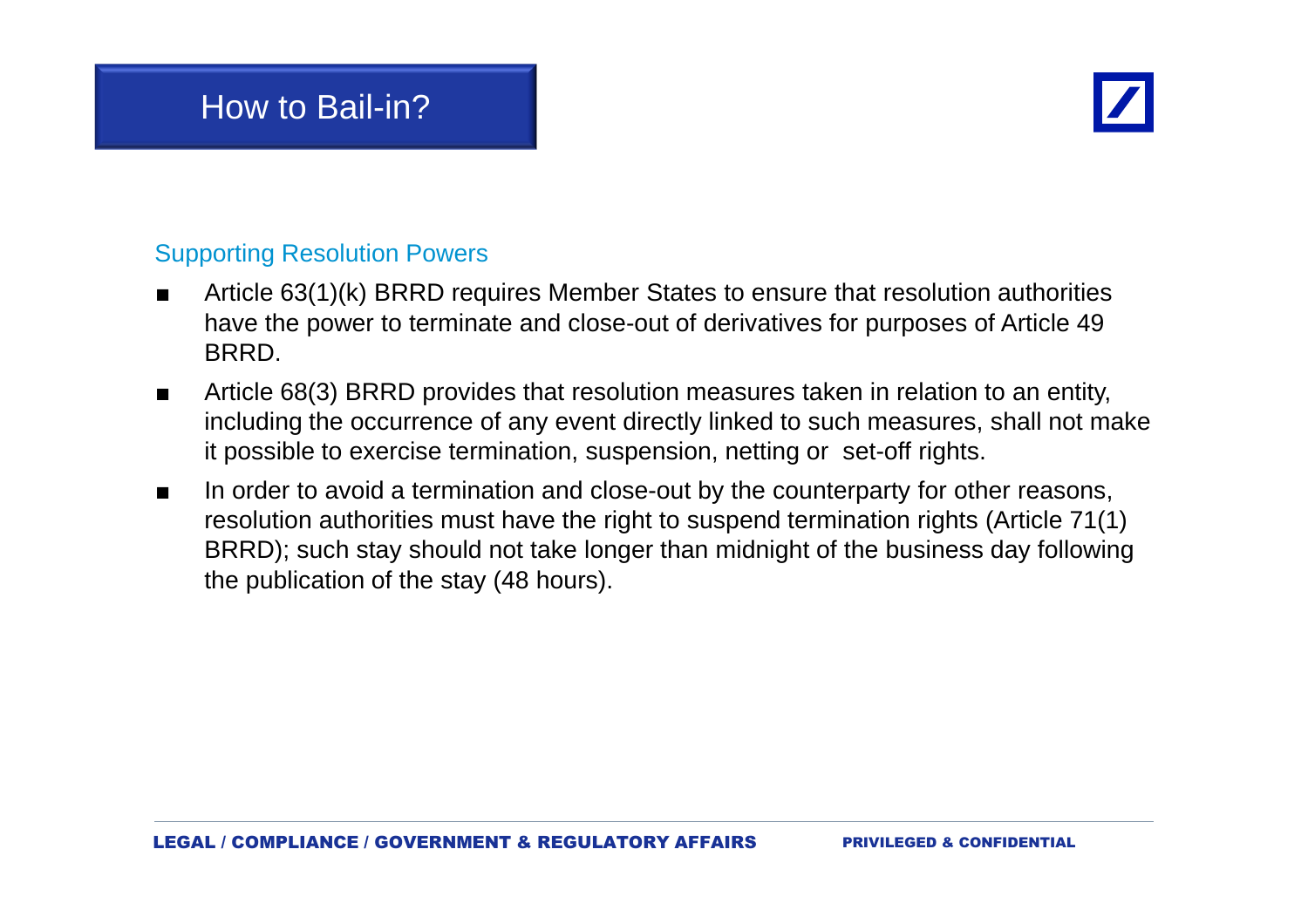

#### Recognition of Bail-in by Third Countries?

- ■Resolution measures are taken prior to the institution of a bankruptcy proceeding.
- ■ Any dispute with respect to derivatives subject to bail-in are settled in the courts agreed between the parties in the master agreement.
- ■ These are usually the courts of the country the jurisdiction of which is governing the derivatives (i.e., the courts of the State of New York if the ISDA Master Agreement is governed by New York law).
- ■ The question is whether a third country court would recognize resolution measures taken by a German resolution authority.
- ■ Article 55(1) BRRD recognizes the issue and requires institutions to include contractual terms by which the counterparty to the agreement recognizes that its liabilities may be subject to bail-in.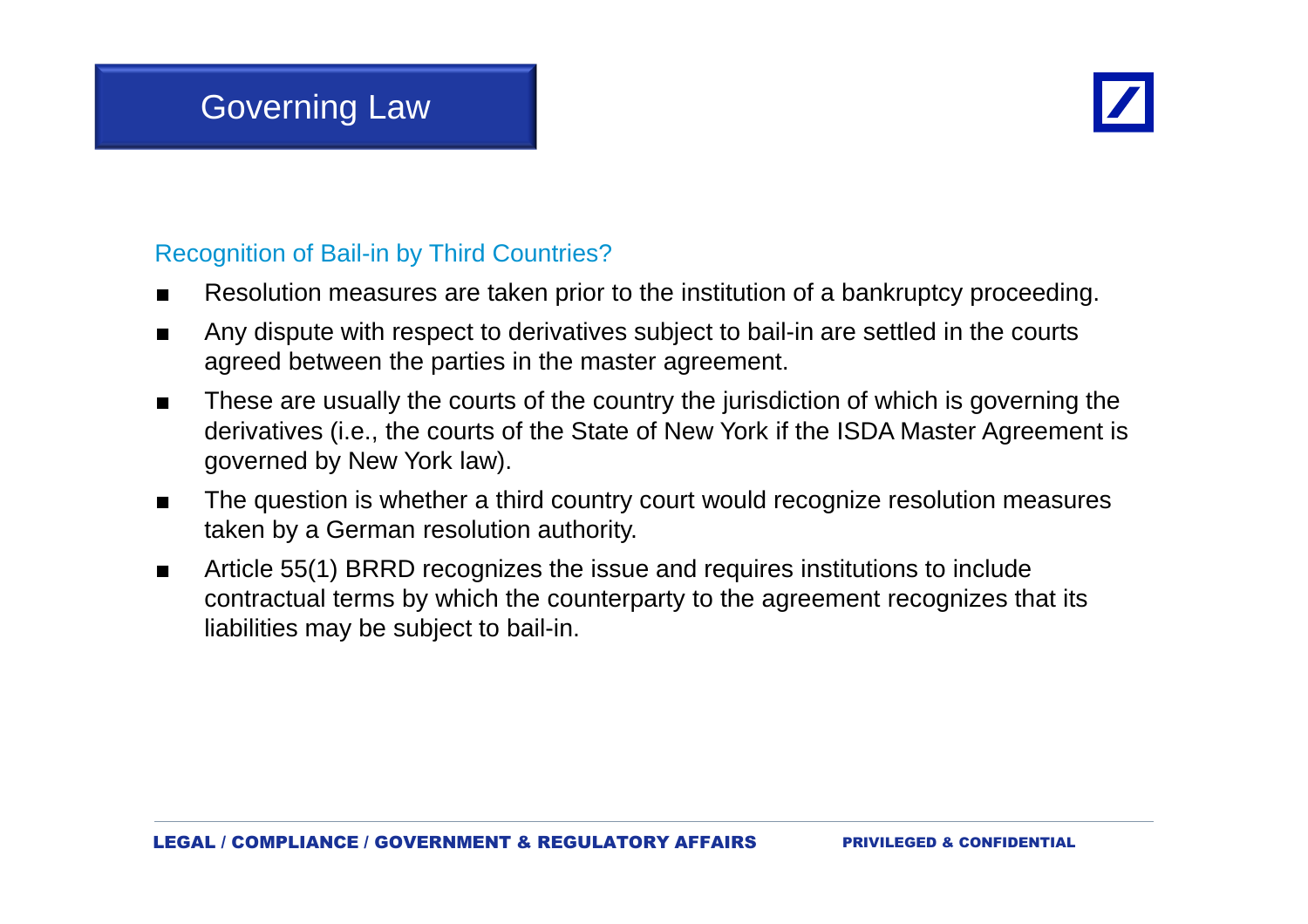

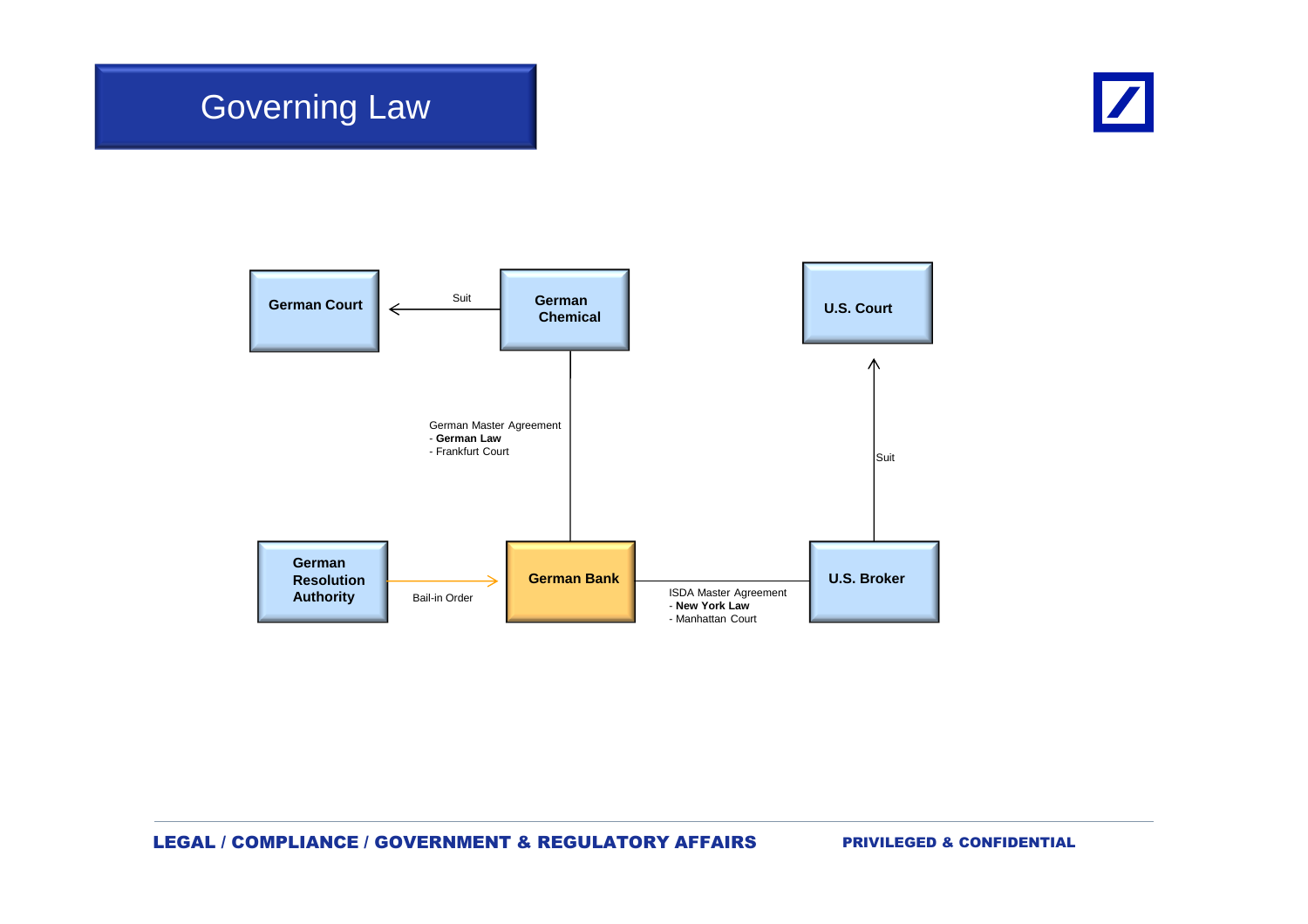

#### ISDA Resolution Default Protocol

- ■ In 2013, the home regulators of the 18 largest swap dealers (Major Dealer Group) approached the International Swaps and Derivatives Association (ISDA) to discuss a contractual approach that would overcome the governing law issue.
- ■ They asked ISDA to develop clauses through which the non-defaulting counterparty of an institution would recognize resolution measures taken with respect to such institution, including a temporarily imposed suspension of termination rights.
- ■ISDA developed a draft resolution default protocol, which is still subject to discussion.
- ■ The home regulators require the Major Dealer Group to bilaterally amend their existing netting agreements through such protocol by not later than October 2014.
- ■ It is also expected that other users of derivatives adhere to the protocol in the course of 2015.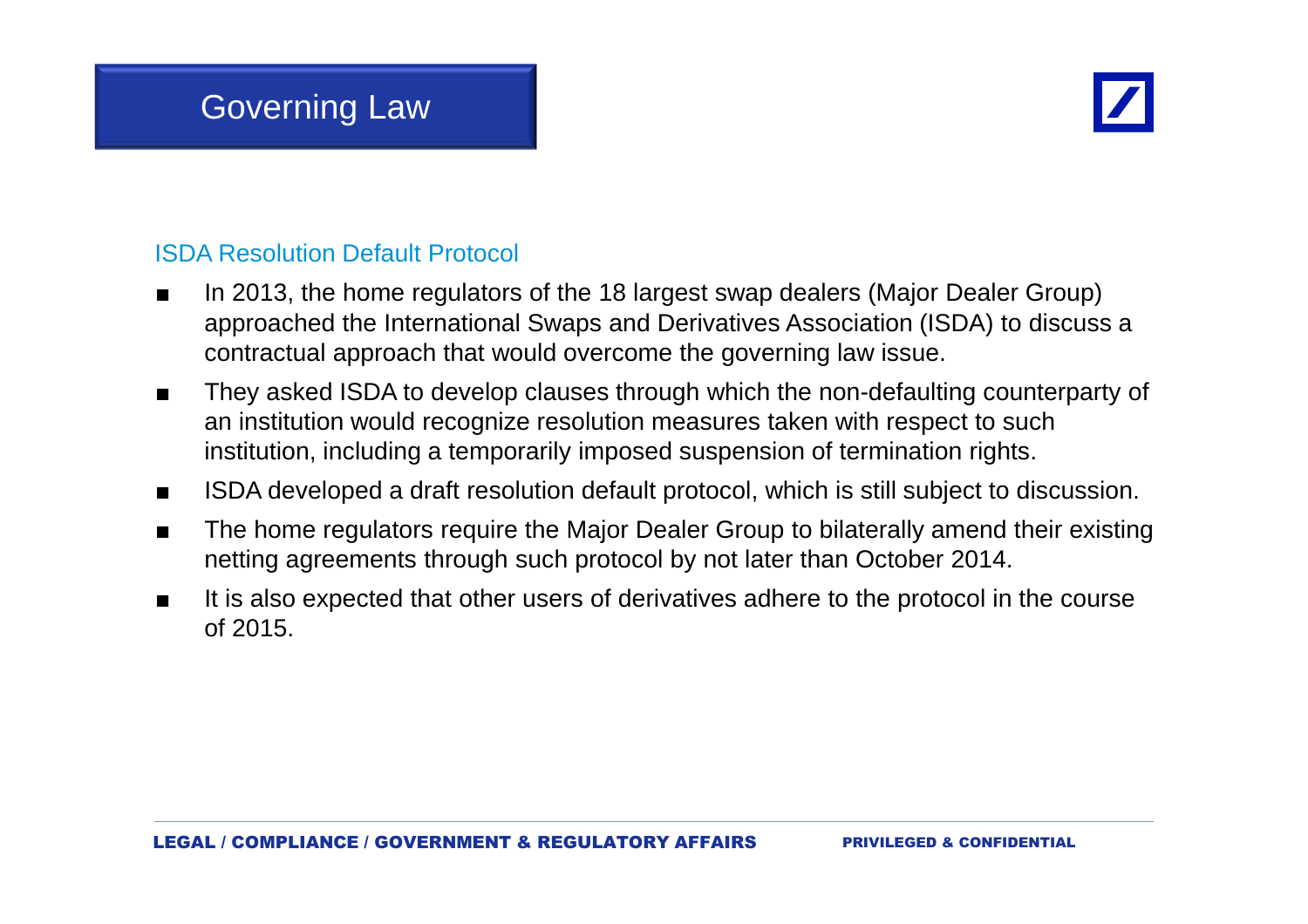

### ISDA Resolution Default Protocol

- ■ Key issues are:
	- How to define resolution regimes that the non-defaulting party should submit itself to? Specify them individually or cover them by a "catch-all" definition?
	- How to ensure that selected resolution regimes continue to be eligible, i.e., provide the necessary safeguards?
	- How to ensure that all relevant market participants adhere to the protocol?
	- How do we cover derivatives documentation not sponsored by ISDA?
- ■ The better solution would be an international treaty on mutual recognition of resolution regimes that covers at least the G20 States.
- ■ The Brisbain summit in November 2014 would be perfect for endorsing the G20 States' intention to initiate negotiations.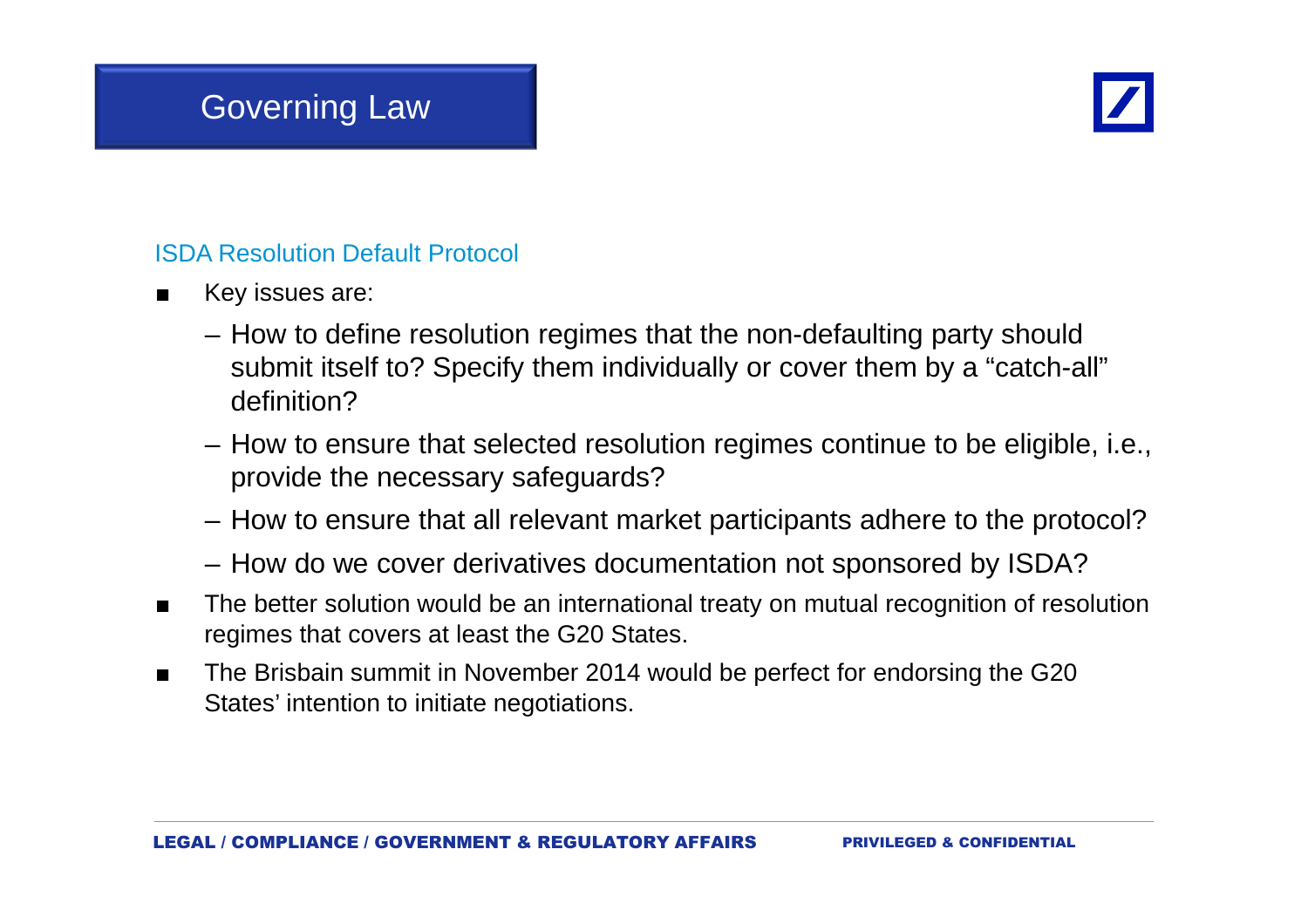

# **Valuation in the context of bank resolution**

AEDBF/ILF SeminarFrankfurt, 18. September 2014Dr. Tim Schabert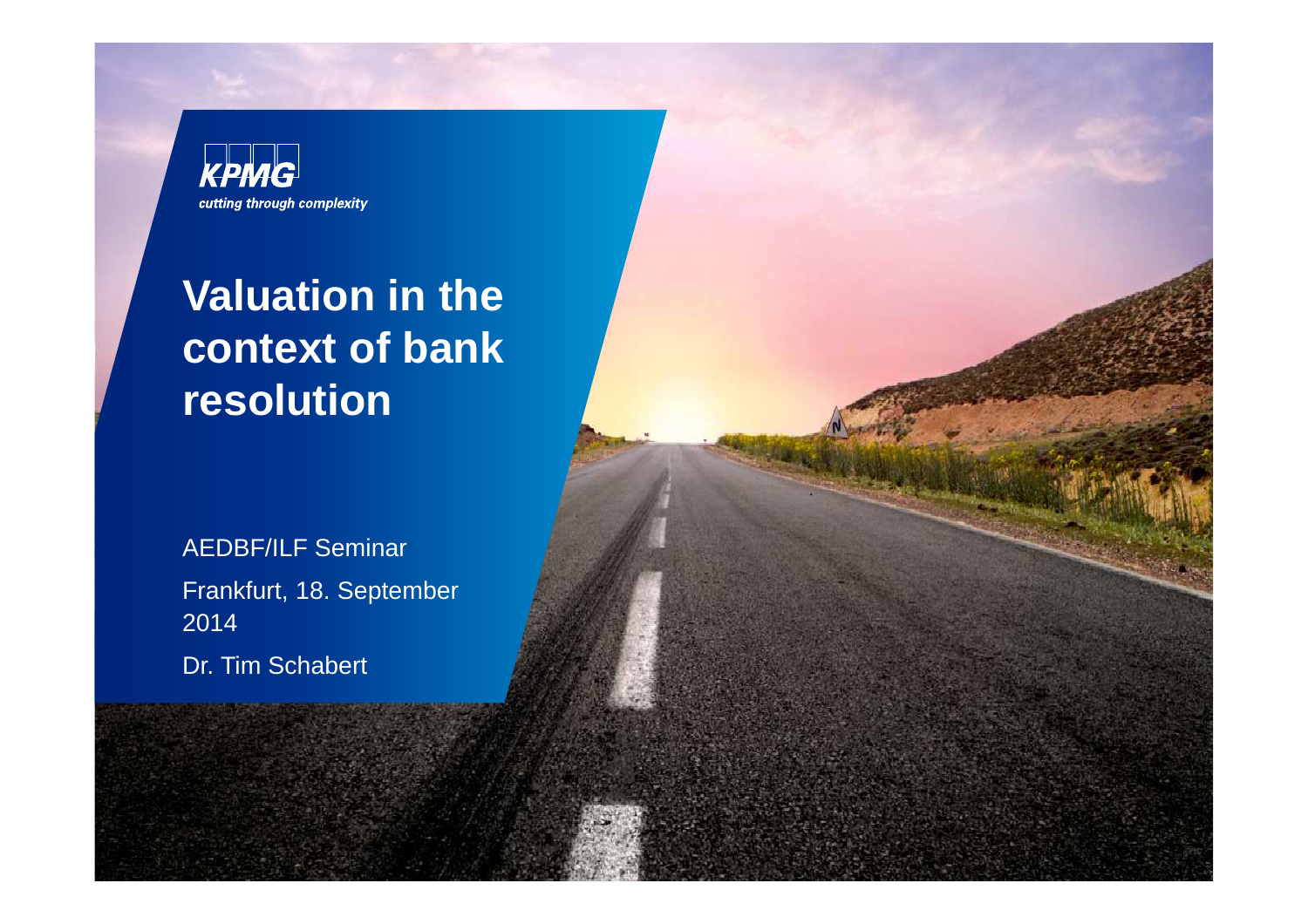## **Art. 36 – "Valuation for the purposes of resolution" (1/2)**

#### **Valuation as an integral part of the decision regarding the application of resolution tools**

| Purpose of the valuation | Pre-<br>requisite<br>s                                                                                                                                                                                                                                                                                                                                                               | Determination, of whether the <b>conditions for resolution</b> or the conditions for the write down or<br>conversion of capital instruments are met                                                                                                                                                                                                                                                                                                                                                           |
|--------------------------|--------------------------------------------------------------------------------------------------------------------------------------------------------------------------------------------------------------------------------------------------------------------------------------------------------------------------------------------------------------------------------------|---------------------------------------------------------------------------------------------------------------------------------------------------------------------------------------------------------------------------------------------------------------------------------------------------------------------------------------------------------------------------------------------------------------------------------------------------------------------------------------------------------------|
|                          | <b>Decision</b>                                                                                                                                                                                                                                                                                                                                                                      | Inform the decision on the appropriate resolution action to be taken                                                                                                                                                                                                                                                                                                                                                                                                                                          |
|                          | <b>Scope</b>                                                                                                                                                                                                                                                                                                                                                                         | Determination of the extent of resolution instruments that are to be applied<br>$-$ extent of the write-down and / or dilution of capital instruments<br>- extent of the write down or conversion of eligible liabilities<br>- scoping of bridge institution tool (incl. value of any consideration to be paid as compensation)<br>- scoping of sale of business (incl. definition of "transfer at commercial terms")<br>Ensure full recognition of any losses at the moment the resolution tools are applied |
| Requirements             | Fair, realistic and prudent valuation of assets and liabilities (incl. prudence as to rates of default and severity of<br>$\bullet$<br>losses)                                                                                                                                                                                                                                       |                                                                                                                                                                                                                                                                                                                                                                                                                                                                                                               |
|                          | No assumption of any future extraordinary public financial support or central bank emergency liquidity assistance<br>$\bullet$                                                                                                                                                                                                                                                       |                                                                                                                                                                                                                                                                                                                                                                                                                                                                                                               |
|                          | Consideration of all costs of the resolution incurred by the resolution authority<br>٠                                                                                                                                                                                                                                                                                               |                                                                                                                                                                                                                                                                                                                                                                                                                                                                                                               |
|                          | Valuation to be supplemented by an updated balance sheet, a report of the financial position of the institution,<br>$\bullet$<br>analysis and an estimate of the accounting value of assets and a list of the outstanding balance sheet and off<br>balance sheet liabilities with an indication of the respective credits and priority levels under the applicable<br>insolvency law |                                                                                                                                                                                                                                                                                                                                                                                                                                                                                                               |
|                          | Indication of the subdivision of creditors in classes in accordance with their priority level under the applicable<br>$\bullet$<br>insolvency law                                                                                                                                                                                                                                    |                                                                                                                                                                                                                                                                                                                                                                                                                                                                                                               |
|                          | Estimate of the treatment that each class of shareholders and creditors would have been expected to receive in a<br>liquidation under normal insolvency proceedings                                                                                                                                                                                                                  |                                                                                                                                                                                                                                                                                                                                                                                                                                                                                                               |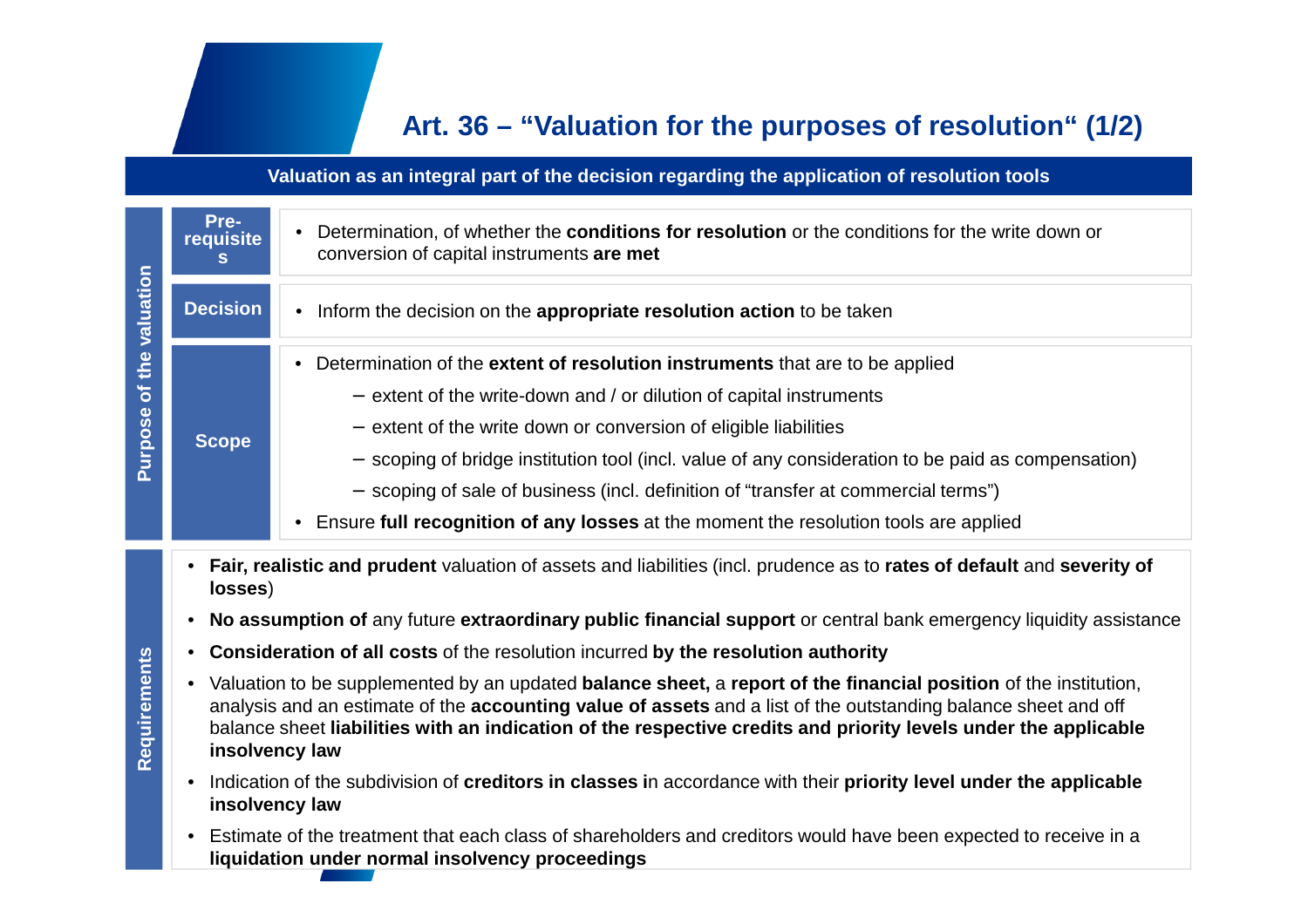## **Art. 36 – "Valuation for the purposes of resolution" (2/2)**

#### **Basic requirements for the valuation**

- •The valuation is to be carried out by **a person independent** from any public authority and the institution
- • Where due to the **urgency** in the circumstances of the case this is not possible, a **provisional valuation** shall be carried out

•

- •A valuation that does not comply with all requirements shall be considered as **provisional valuation**
- •Any provisional valuation is to be replaced by a **ex-post definitive valuation** as soon as practicable

#### **Provisional valuation**

- • Does **not necessarily need to be carried out by an independent person** (e.g. can be provided by resolution authority)
- • Allows **simplifications** for the valuation of assets and liabilities with respect to:
	- − **Standards** of the valuation (fair, prudent, realistic)
	- − Detail of required **supplementing information** (e.g. updated balance sheet)
	- − Subdivision of creditors in classes
	- − Indication of treatment of creditors and shareholders in regular insolvency regime
- •Contains a **buffer for additional losses** (to be justified)
- • Is a **valid basis** for resolution authorities in order to take resolution actions

#### **Ex-post definitive valuation**

- Is to be carried out by an **independent person**
- • Has to ensure that **any losses** on the assets of the institution are **fully recognized**
- • **Fully complies with all requirements** for a valuation for the purposes of resolution as specified in article 36
- • Uncovers **potential differences** to the provisional valuation
- • Provides base for **a decision to write back creditors' claims** or to increase the value of the consideration paid

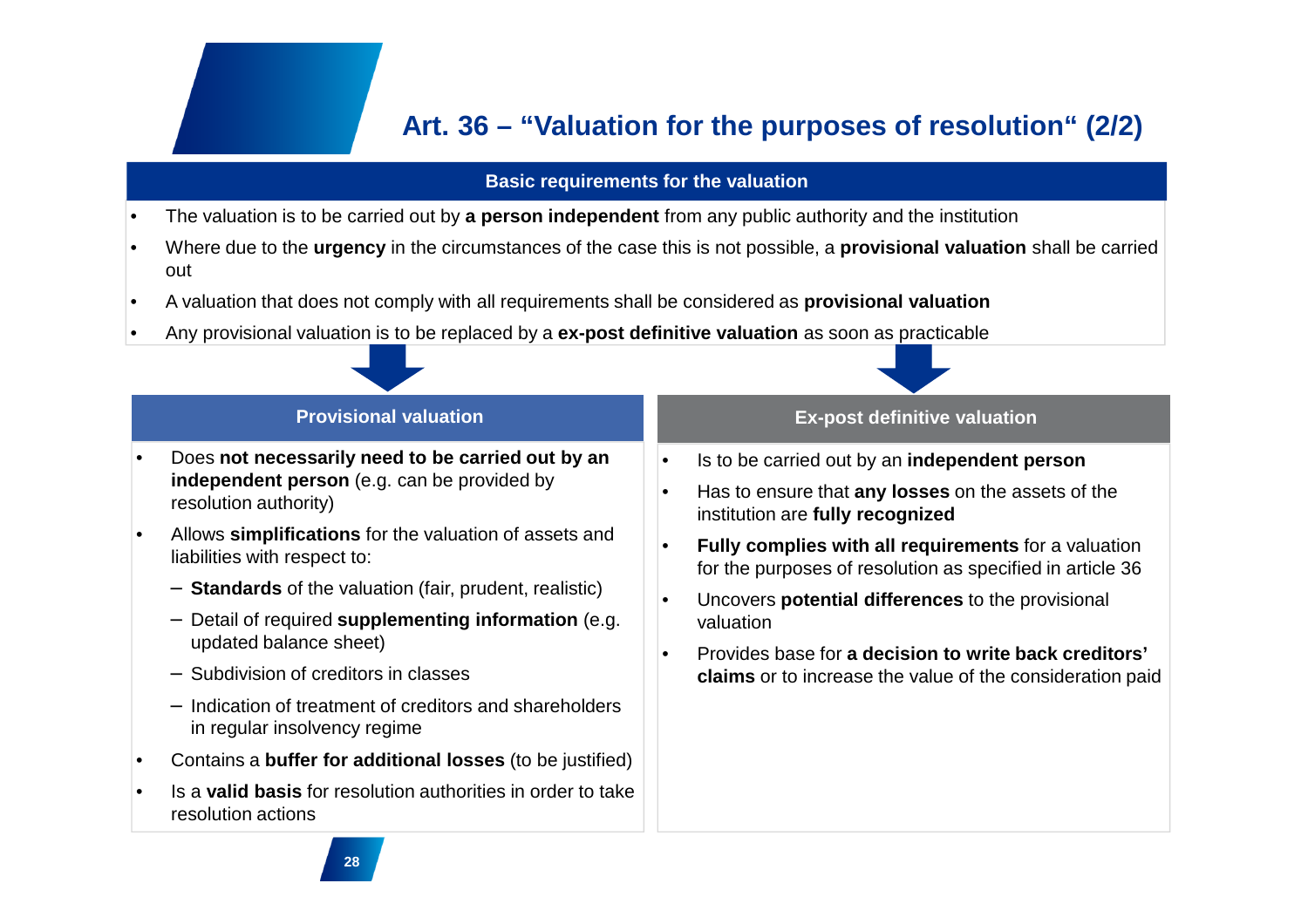## **Art. 74 – "Valuation of difference in treatment "**

#### **Objective**

Ensure necessity and proportionality of a state intervention in private property rights (Basic principle: **"No creditor worse off"**)

#### **Subject of valuation**

- a) Valuation of potential losses shareholders and creditors would have incurred under the assumption that the institution had been wound up under normal insolvency proceedings instead of a resolution ("**deemed liquidation**")
- b) Determination of the **actual treatment** that shareholders and creditors have been afforded in the resolution
- **c) Comparison** between actual treatment of shareholders and creditors and their expected treatment in a deemed liquidation

#### **Approach**

- To be carried out "as soon as possible" **after the resolution actions** have been effected
- To be conducted **distinct from the valuations for purposes of resolution** pursuant to Article 36
- Detection of a positive difference entitles to a **compensatory claim** that is to be paid from the resolution financing arrangements
- **No suspensory effect for resolution actions**

#### **Basic Assumption**

- **Entering of normal insolvency proceedings instead of resolution actions** at the time when the resolution decision was taken
- **Without consideration** of any **resolution action** actually taken
- **Disregard** of any provision of **extraordinary public financial support**
- Valuation exclusively based on **information available at the time** when the resolution decision was taken

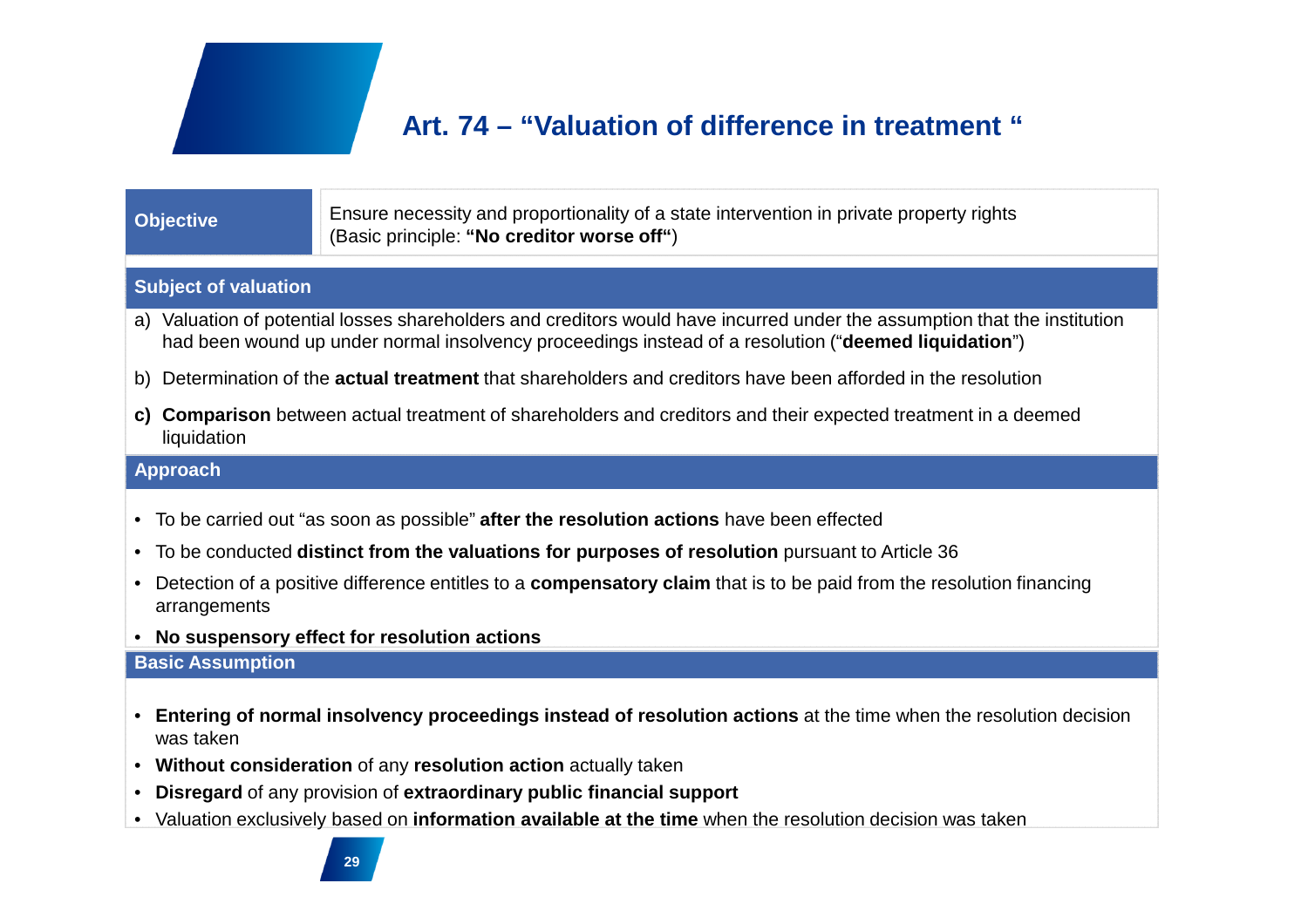



## **Bail-in Tool & Derivatives**

**AEDBF/ILF Seminar, 18. September 2014Frankfurt am Main**

**Karl-Heinz Raschtuttis**

Confidential | 18. September 2014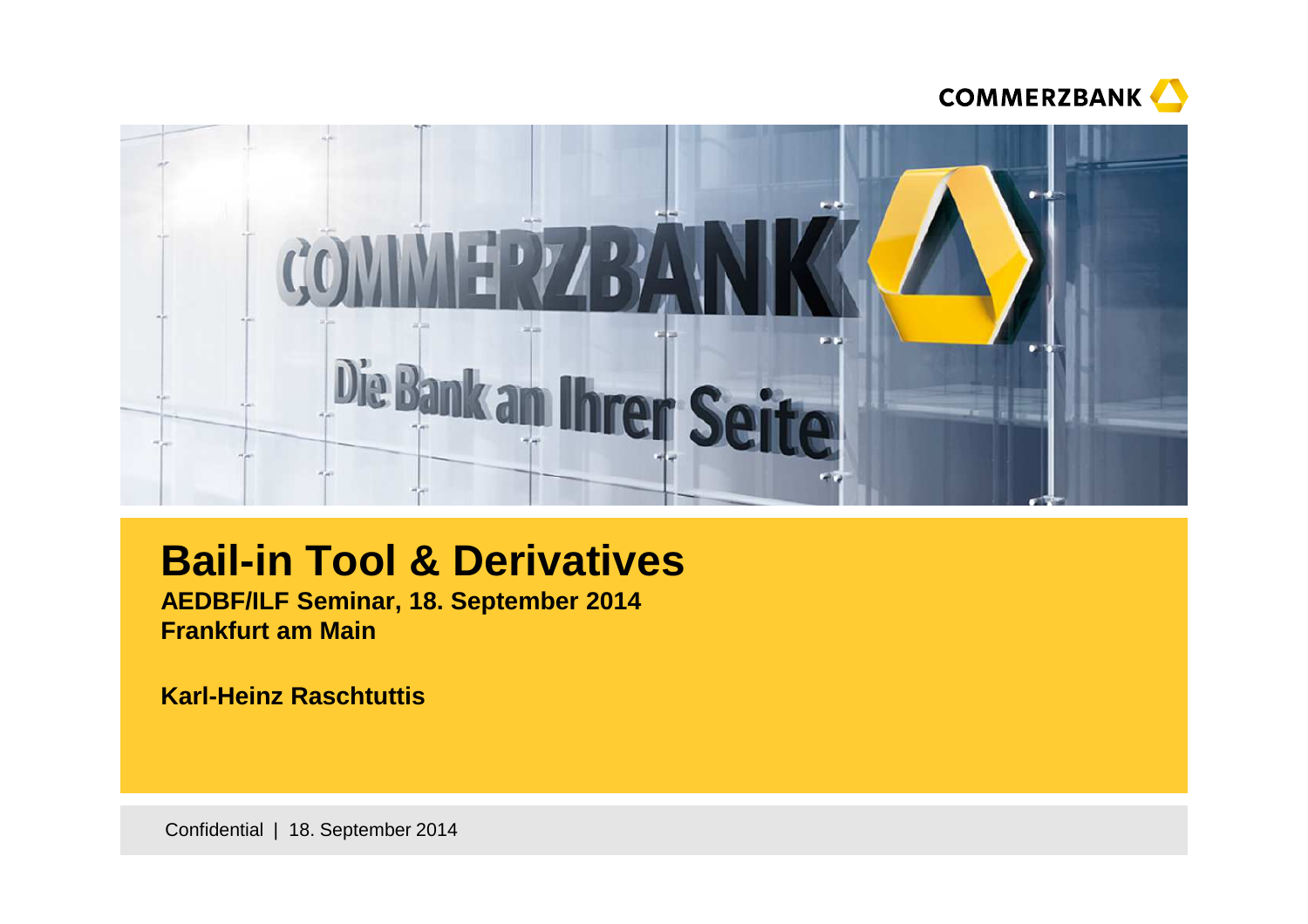

## **The regulator's perspective: defining the playground**

#### **1. Bail-in**

- Restructuring of an institution through the use of a bail-in tool $\sum$
- Write down or conversion of liabilities into equity $\sum$
- Applicable to all liabilities, except those defined in Article 44 (2) BRRD $\sum$
- But: no creditor worse off principle may trigger compensation by Resolution Funds $\rightarrow$
- Defines Loss Given Default in case of resolution $\rightarrow$
- **2. MREL: Minimum requirements for loss absorbing own funds and liabilities**
	- Going Concern requirement, calibrated by Resolution Authority $\sum$
	- Volume defined as a percentage of total liabilities $\sum$
	- Remaining maturity: more than 1 year $\sum$
- **3. GLAC: Gone concern loss absorbing capital / TLAC: Total loss absorbing capacity \*)**
	- Applicable to G-SIBs only $\sum$
	- Going concern requirement, calibrated by Resolution Authority $\sum$
	- Legally, contractually or structurally subordinated $\lambda$
	- Volume defined as percentage of RWA and the level of leverage ratio  $\sum$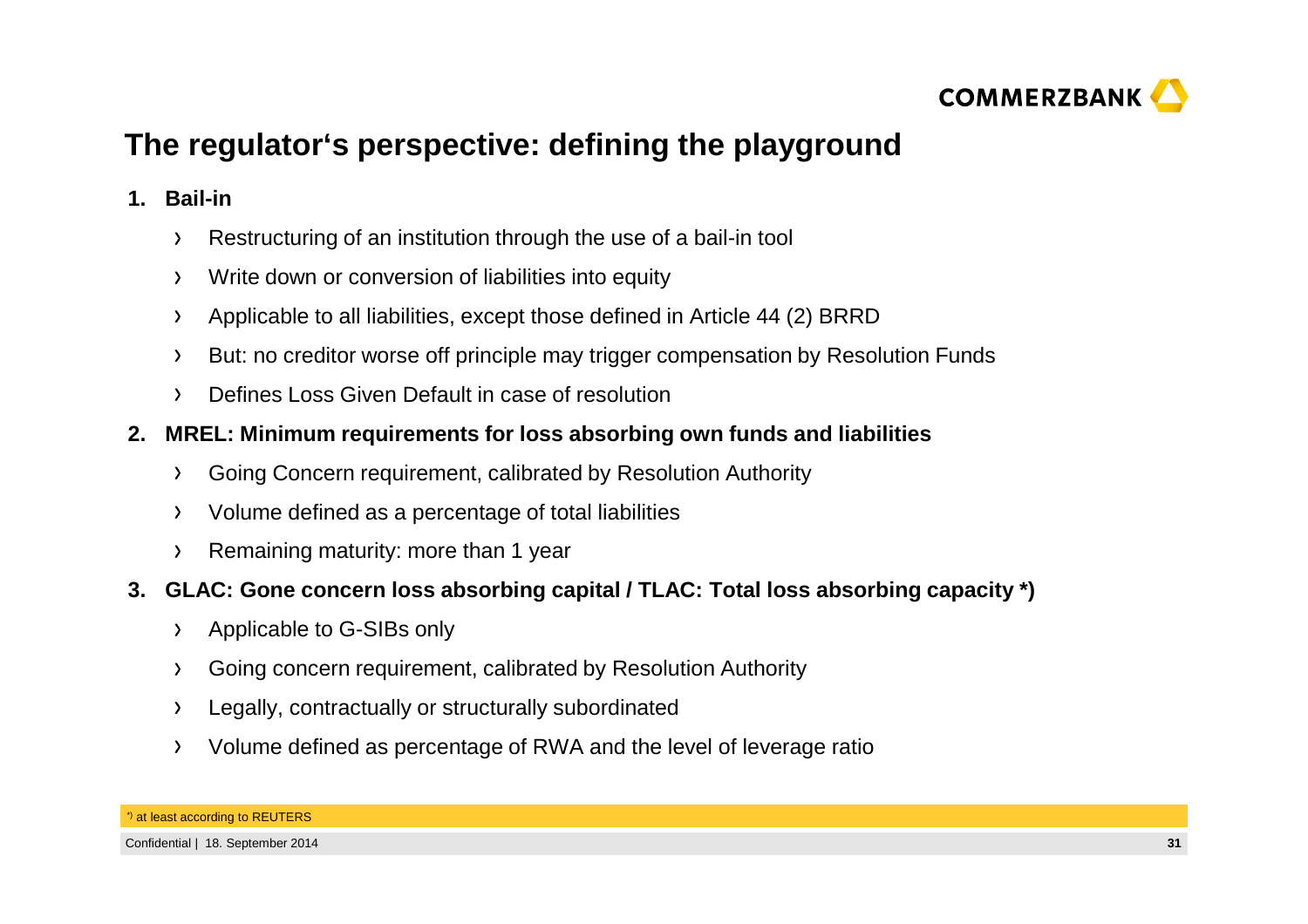

**In search for a new equilibrium …**

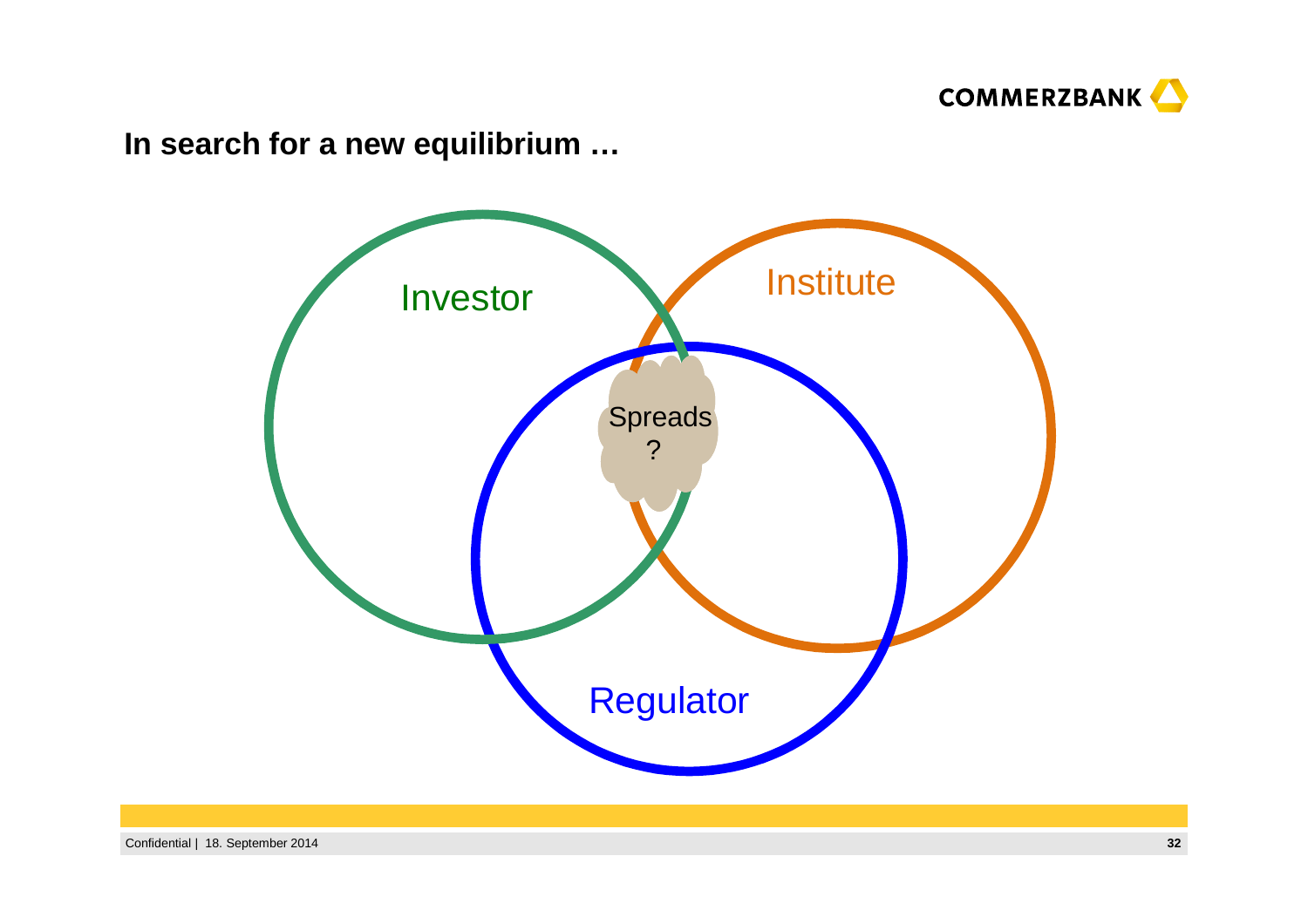

## **The issuer's perspective**

#### **1. What is the appropriate capital structure?**

- Pillar 1: Minimum and buffer requirements as defined by regulators $\sum$
- Pillar 2: Additional requirements possible $\sum$
- Demands of other market participants and rating agencies $\sum$
- Are additional management buffers necessary? $\sum$

#### **2. What is the appropriate debt and funding structure?**

- MREL (and GLAC/ TLAC) requirements defined by regulators/ resolution authorities $\sum_{i=1}^{n}$
- Market guidance on funding strategy, esp. intended thickness of different layers $\sum$

#### **3. What prices will institutions have to pay?**

- Will the cost of capital of a resolvable institution be lower or higher than today? $\sum$
- What are the expected spread levels of Tier 2 and senior unsecured debt? $\sum$
- Will investors differentiate between legal, contractual or structural subordination? $\sum$
- Inverstors universe: who will be allowed to invest? $\sum$